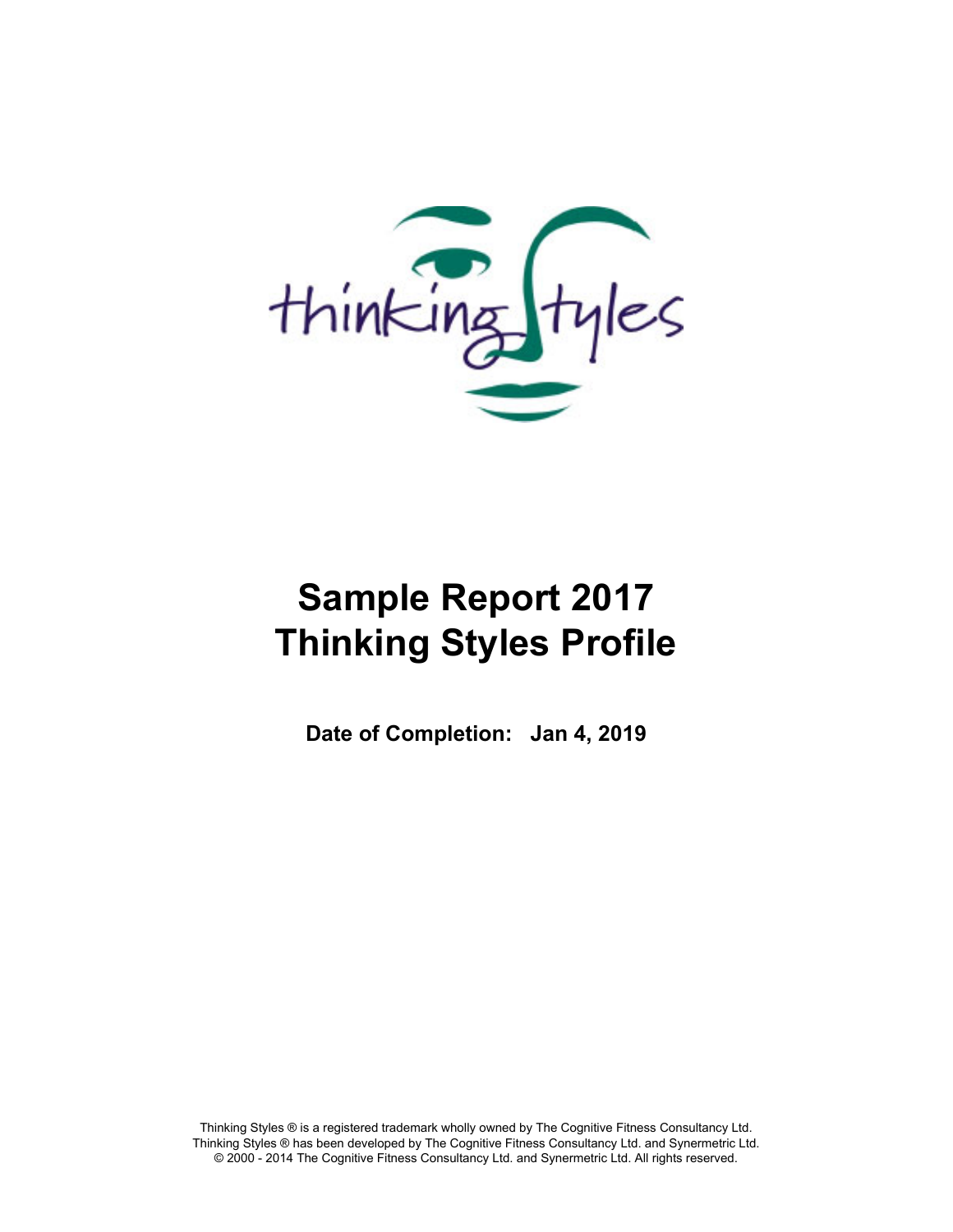## **Contents**

#### **Report Summary**

| 3 | Introduction                                        |
|---|-----------------------------------------------------|
| 4 | Definitions for each Thinking Style dimension       |
| 5 | Summary of Your Personal Preference Scores          |
| 6 | Comparative STEN scores against a Managerial sample |
| 7 | Your Personal Preference Scores in Rank Order       |

#### **Your 12 Mini Profiles: Your Thinking Styles in Action**

| 8  | Introduction                      |                                         |
|----|-----------------------------------|-----------------------------------------|
| 9  | <b>Your Cognitive Drivers</b>     | Your Cognitive Development Areas        |
| 10 | Your Motivational Profile         | Your Analysis & Decision Making Profile |
| 11 | Your Style as a Manager           | How to Manage You                       |
| 12 | <b>Your Communication Profile</b> | Your Preferred Presentation Style       |
| 13 | Your Leadership Profile           | Your Contribution to a Team             |
| 14 | How to Influence You              | Your Change Management Profile          |

#### **Your Thinking Styles in Detail**

| 15 - 16 | <b>Sensory Focused Dimensions</b> |
|---------|-----------------------------------|
| 17 - 20 | <b>People Focused Dimensions</b>  |
| 21 - 27 | <b>Task Focused Dimensions</b>    |
| 28      | Notes and Key Learning Points     |

#### **Thinking Styles Exercises**

**Exercises in developing flexibility in thinking skills and more information about the Thinking Styles dimensions are available at www.cognitivefitness.co.uk**

**Thinking Styles is a self-reported, self-perception inventory. This cognitive profile and report has been prepared with every care and in good faith. The interpretation is generated from the sum of the responses to the statements in the Thinking Styles Questionnaire. Neither The Cognitive Fitness Consultancy Ltd., Synermetric Ltd. or your feedback facilitator accept any responsibility for the interpretation of the data within the report or any actions taken by a client as a result of the receipt of their profile or report.**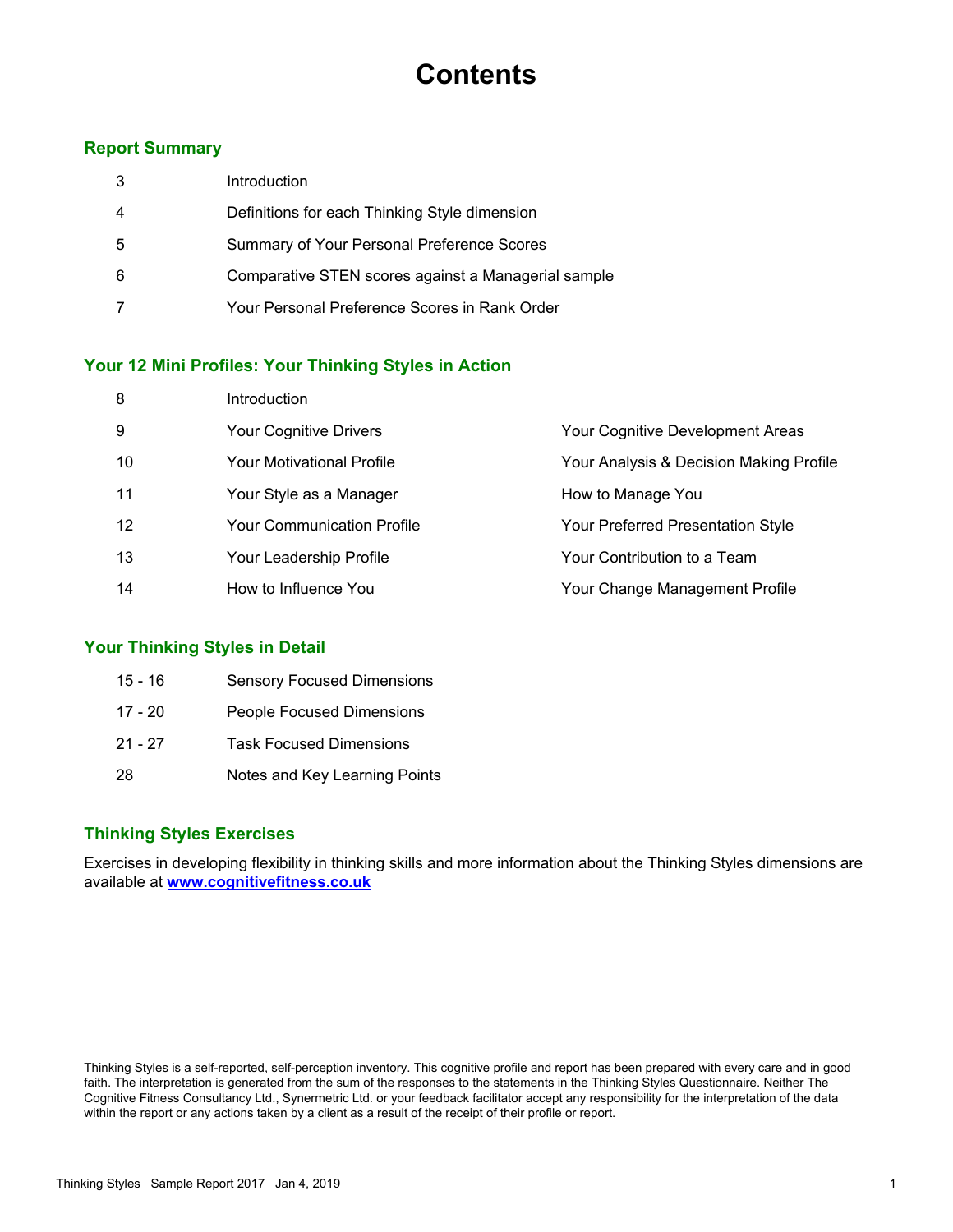## **Introduction**

*"The world we have created is a product of our thinking. It cannot be changed without changing our thinking."* **Albert Einstein 1879 - 1955**

**Thinking Styles measures and maps out your cognitive profile for twenty-six different types of thinking.**

**There are no "right" or "wrong" profiles and Thinking Styles is not a measure of your thinking ability or your "intelligence". It is quite likely that you will have a number of preferences for thinking in particular ways. These will be reflected in your highest scores and you may also find that your highest scores reflect some of your motivational drivers at work. Similarly, your lowest scores are likely to reflect those types of thinking that you least prefer and which you may avoid doing or which may de-motivate you on occasion.**

#### **Key features of Thinking Styles:**

- $\bullet$ **Each thinking style is independent, although some styles are often more closely associated together than others**
- **The 26 Thinking Styles are sub-divided into a Sensory focus, a People focus and a Task focus**  $\bullet$
- **The Sensory styles identify how you prefer to process information via your senses**
- **The People styles identify how you tend to interact with other people**  $\bullet$
- **The Task focus styles identify how you process information relating to tasks at work and how you tend to**  $\bullet$ **approach problem solving**

#### **Report**

**Your Report is divided into three parts. The first part maps your Personal Profile, showing your preferences for each of the thinking styles. The second part comprises 12 personal profiles designed as starting points for discussions between yourself and your manager, your coach or your facilitator. Each profile briefly explains how your thinking style preferences are likely to influence an area of your working life. Some of these will be more important to you than others and some may be critical to your future career success. The third part describes each style in more detail and the implications of your personal preferences for that thinking style.**

#### **Scoring Methods**

**There are five kinds of scoring information shown within your Thinking Styles Report. The first is the Raw Score. The other four take the Raw Score data and translate it into another kind of score as detailed below. Each type of score provides you with different information about how you prefer to think at work.**

- **Raw Scores are the sum totals of your responses from the Thinking Styles Questionnaire and are the basis**  $\bullet$ **for producing your % Spread Scores, your Response Distribution Scores and your STEN Scores.**
- **% Spread Scores measure the degree to which you both 'like' and 'dislike' thinking in a particular way. This is**  $\bullet$ **shown in terms of a % range on the positive and negative sides of a 100% scale.**
- $\bullet$ **Preference Levels show whether you have a high, moderate or low personal preference for each type of thinking.**
- **Response Distribution Scores indicate how your responses to the statements within the Thinking Styles**  $\bullet$ **Questionnaire have varied across the dimension from strongly agree to strongly disagree.**
- **STEN Scores measure your Thinking Style preferences compared to a representative Managerial sample**  $\bullet$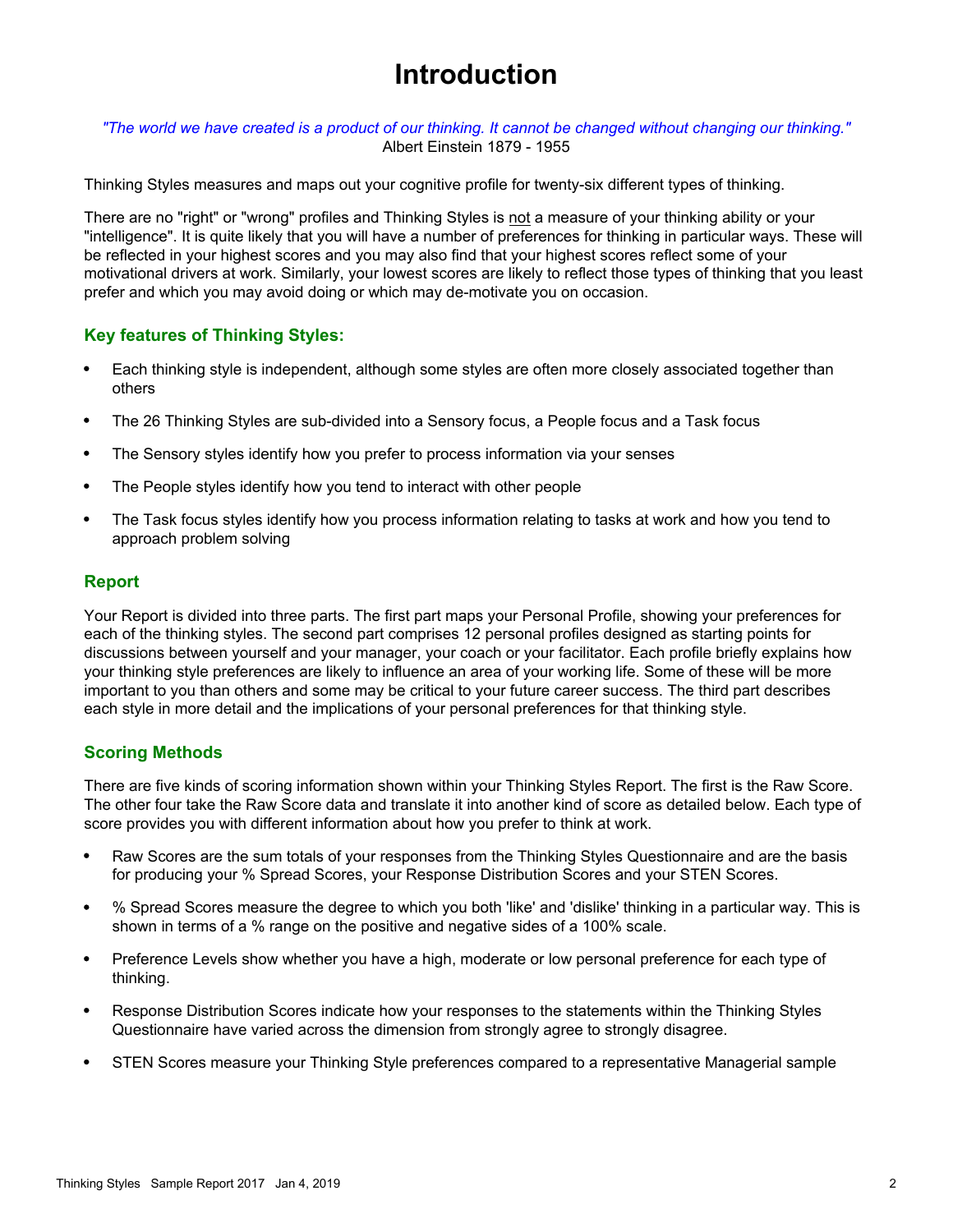## **Dimension Definitions**

#### **Sensory Focus: The ways you prefer to receive information via your senses and use your senses**

**Visual thinking: involves looking and watching, the use of pictures, diagrams and visual imagery Auditory thinking: focuses on language and the use of words, listening and talking things through Kinaesthetic thinking: involves feelings, emotions, intuition and physical movement and exercise Digital thinking: focuses on facts, the use of data and statistics and your degree of data rationality**

#### **People Focus: How you tend to interact with people**

**Internal thinking: relies on own judgements and standards, believes oneself to be right and ignores feedback External thinking: relies on feedback from others as may feel lost without it, believes that others are right**

**Self Referenced thinking: puts own needs first, ignores the needs of others and may refuse requests for time Altruistic thinking: is responsive to the needs of others and is always willing to help other people**

**Conforming thinking: wants to fit in, dislikes confrontation and will take a non-challenging approach Challenging thinking: dislikes being told what to do, will challenge and confront, can be argumentative**

**Collaborative thinking: involves others, shares information, always prefers a team environment Competitive thinking: wants to win, enjoys competition with others, and strives to better own performance**

#### **Task Focus: Relating to tasks and activities at work and your approach to problem solving**

**Detail Conscious thinking: needs the detail, attends to detailed information and produces detailed work Strategic thinking: focuses on general principles and summary information, often in terms of key points**

**Creative thinking: multi-tasks, works things out 'backwards', has an untidy workspace, enjoys creativity Logical thinking: systematic and sequential, ordered and structured, completes one task at a time**

**Options thinking: explores opportunities, possibilities, and alternatives, dislikes limited options, adds to work Procedural thinking: believes there is a 'right' way, that procedures are important and follows instructions**

**Towards thinking: a focus on goals and targets, future focused and has a positive attitude Troubleshooting thinking: a focus on problems or potential problems, makes contingencies, may worry**

**Proactive thinking: initiates action, wants to get on with things, makes decisions and takes action quickly Reactive thinking: waits, analyses and plans, reviews information and considers consequences**

**Simplicity thinking: will simplify complex issues, has a perception of simplicity, prefers things to be easy Complexity thinking: enjoys the challenge of difficulty and complex issues, motivated by complexity**

**Sameness thinking: seeks stability and prefers the familiar, notices similarities and prefers gradual change Differences thinking: seeks variety, notices what is different, has a high capacity and tolerance for change**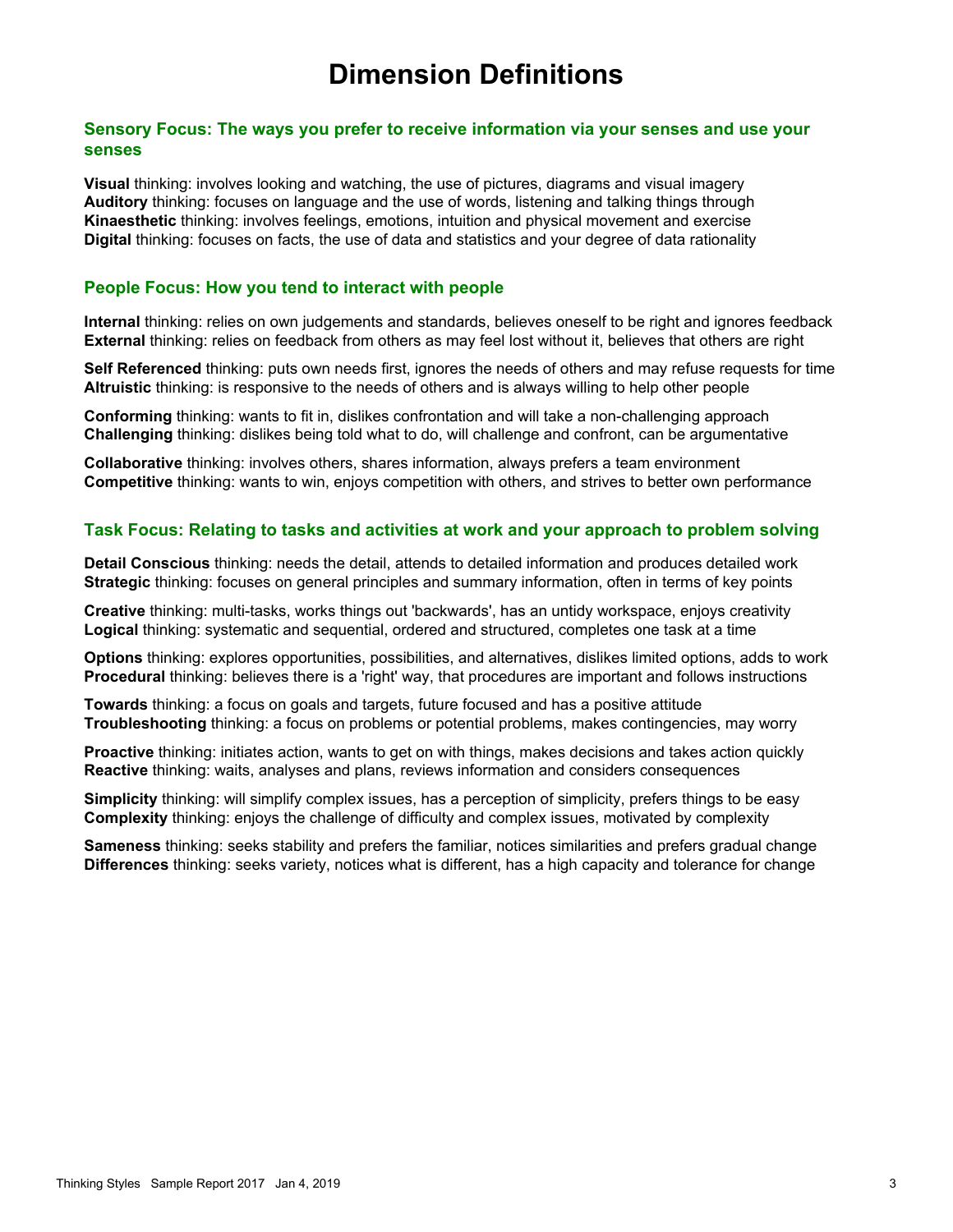### **Summary of Your Personal Preference Scores % Spread Scores For Sample Report 2017**

**Your % Spread Scores measure the degree to which you both 'like' and 'dislike' thinking in a particular way. Scores on the right are the degree to which you Like thinking using these thinking strategies Scores on the left are the degree to which you Dislike thinking using these thinking strategies**



#### **Sensory Focus: The ways you prefer to receive information via your senses and use your senses**

#### **People Focus: How you tend to interact with people**



#### **Task Focus: Relating to tasks and activities at work and your approach to problem solving**

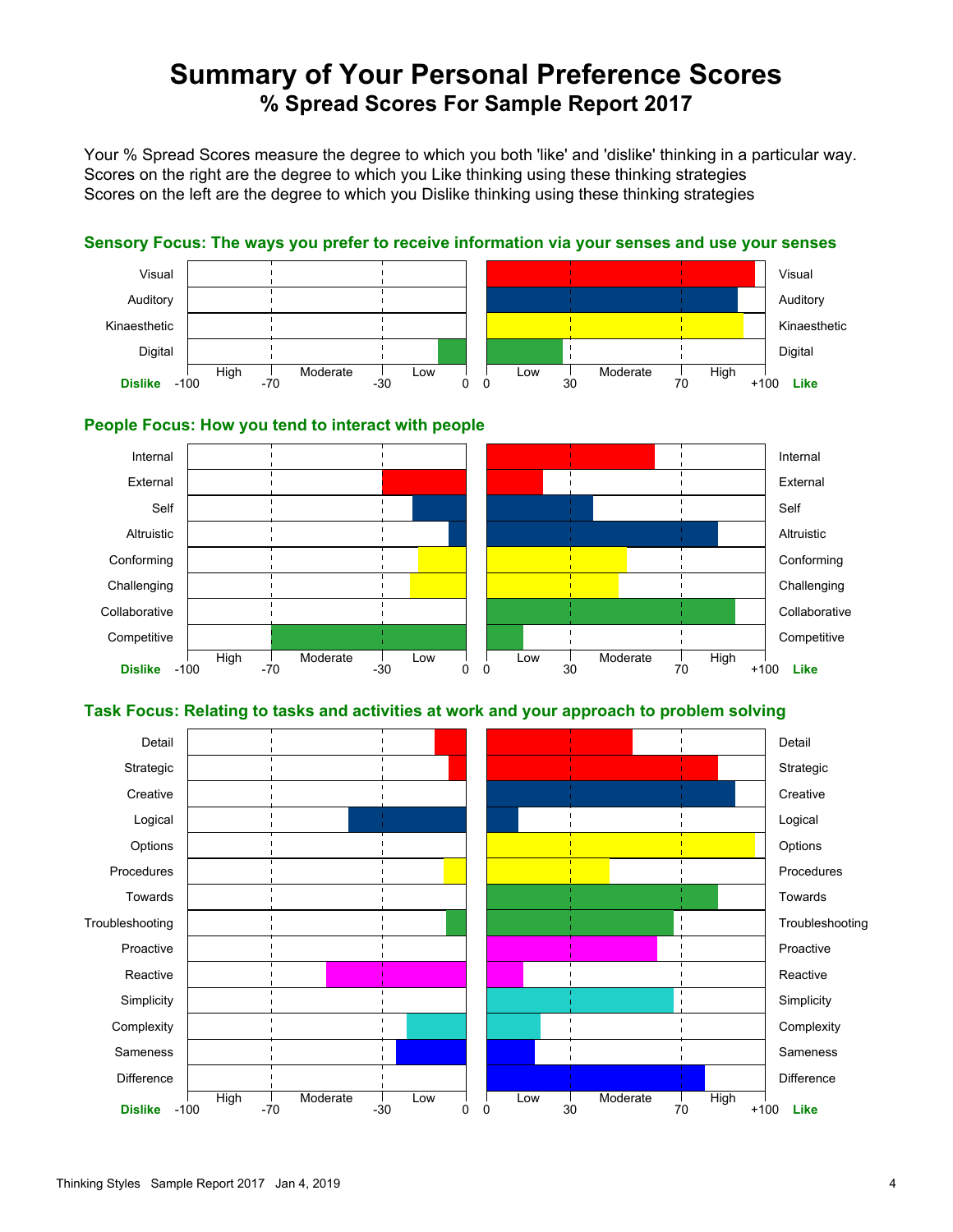### **Comparative STEN Scores For Sample Report 2017**

**Your STEN Score indicates the way in which you have scored compared to a representative Managerial sample.**

**16 % of the population will score Below the Average Range 68% of the population will score Within the Average Range 16% of the population will score Above the Average Range 2% of the population will score at the highest and lowest ends of the scale, i.e a STEN of 1 or 10**

#### **Sensory Focus: The ways you prefer to receive information via your senses and use your senses**



#### **People Focus: How you tend to interact with people**



#### **Task Focus: Relating to tasks and activities at work and your approach to problem solving**

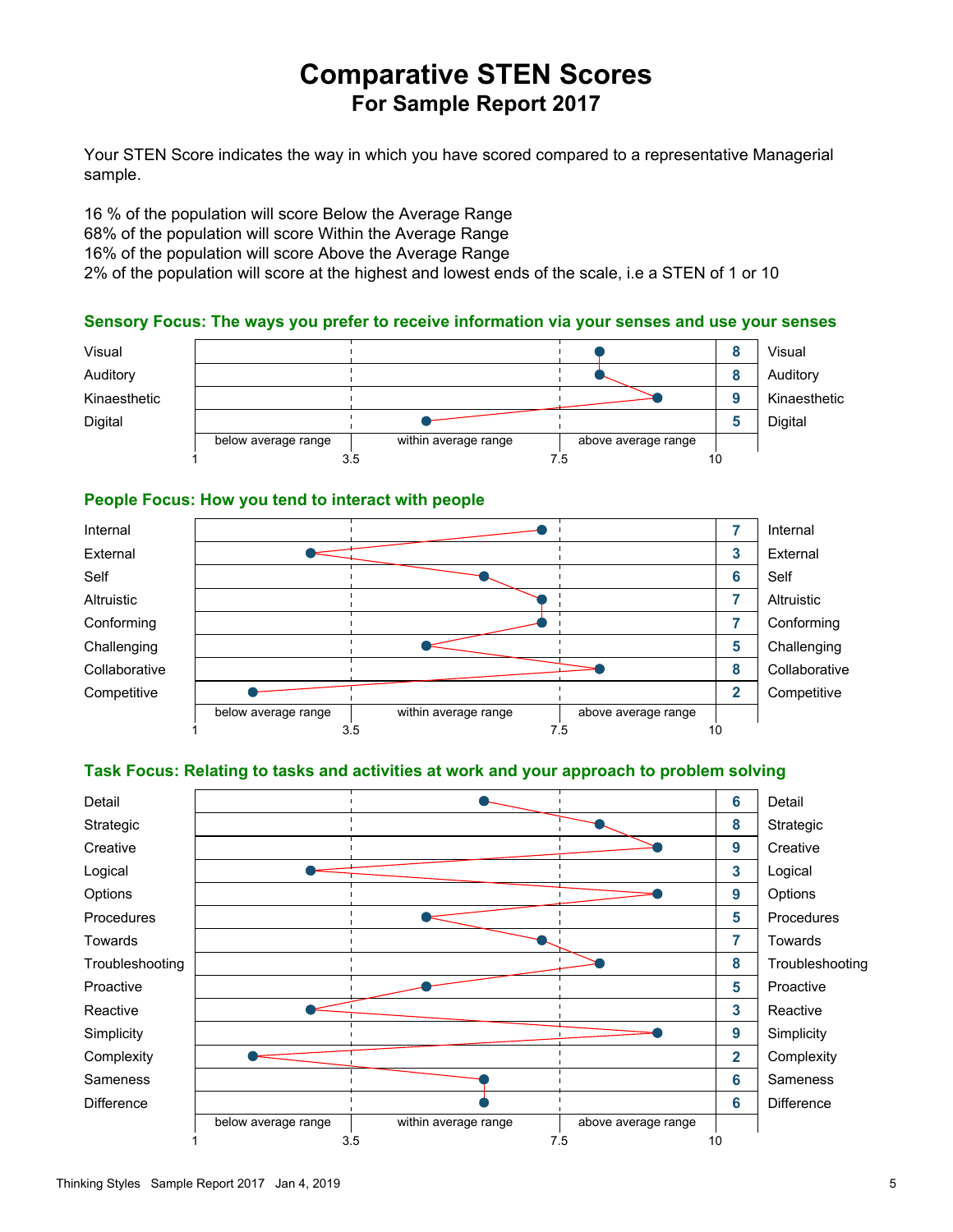### **Personal Preferences Scores in Rank Order For Sample Report 2017**

**This page shows a summary of the five different kinds of scoring information measured within your Thinking Styles report in rank order. If you have any high % Spread score preferences they are shown at the top of the page in green, your moderate preferences are shown in blue and your low preferences will be at the bottom of the page in red.**

| nıyıı          |                   |             |              |                  |                                        |
|----------------|-------------------|-------------|--------------|------------------|----------------------------------------|
| % Spread Score | <b>Dimension</b>  | <b>STEN</b> | <b>Focus</b> | <b>Raw Score</b> | <b>Response</b><br><b>Distribution</b> |
| 0 to 96        | <b>Options</b>    | 9           | Task         | 9                | 0.17                                   |
| 0 to 96        | Visual            | 8           | Sensory      | 9                | 0.17                                   |
| 0 to 92        | Kinaesthetic      | 9           | Sensory      | 10               | 0.22                                   |
| 0 to 90        | Auditory          | 8           | Sensory      | 9                | 0.23                                   |
| 0 to 89        | Creative          | 9           | Task         | 8                | 0.37                                   |
| 0 to 89        | Collaborative     | 8           | People       | 8                | 0.24                                   |
| $-6$ to 83     | <b>Strategic</b>  | 8           | Task         | 12               | 0.50                                   |
| 0 to 83        | Towards           |             | Task         | 9                | 0.38                                   |
| $-6$ to 83     | <b>Altruistic</b> |             | People       | 12               | 0.50                                   |
| 0 to 78        | <b>Difference</b> | 6           | Task         | 10               | 0.37                                   |

#### **Moderate**

**High**

| 0 to 67     | Simplicity        | <b>Task</b> | 14 | 0.46 |
|-------------|-------------------|-------------|----|------|
| -7 to 67    | Troubleshooting   | Task        | 14 | 0.46 |
| 0 to 61     | Proactive         | <b>Task</b> | 13 | 0.34 |
| $0$ to $60$ | Internal          | People      |    | 0.37 |
| $-11$ to 52 | <b>Detail</b>     | Task        | 22 | 0.58 |
| $-17$ to 50 | Conforming        | People      | 16 | 0.55 |
| $-20$ to 47 | Challenging       | People      | 13 | 0.60 |
| $-8$ to 44  | <b>Procedures</b> | Task        | 16 | 0.37 |
| $-19$ to 38 | <b>Self</b>       | People      | 23 | 0.53 |

**Low**

| $-10$ to 27 | <b>Digital</b>  | Sensory | 16 | 0.20 |
|-------------|-----------------|---------|----|------|
| $-30$ to 20 | External        | People  | 18 | 0.40 |
| $-21$ to 19 | Complexity      | Task    | 24 | 0.25 |
| $-25$ to 17 | <b>Sameness</b> | Task    |    | 0.25 |
| $-50$ to 13 | Reactive        | Task    | 19 | 0.49 |
| $-70$ to 13 | Competitive     | People  |    | 0.58 |
| $-42$ to 11 | Logical         | Task    | 23 | 0.34 |

**Your % Spread Score: measures the degree to which you both 'like' and 'dislike' thinking in a particular way. This is shown in terms of a percentage range on the positive and negative sides of a 100% scale.**

**Your Preference Level: shows whether you have a high, moderate or low personal preference for each type of thinking.**

**Your STEN Score: measures your Thinking Style preferences compared to a representative Managerial sample.**

**Your Raw Score: is the sum total of your responses from the Thinking Styles Questionnaire and is the basis for producing your % Spread Scores, your Response Distribution Scores and your STEN Scores.**

**Your Response Distribution Score: indicates how your responses to the statements within the Thinking Styles Questionnaire have varied across the dimension from strongly agree to strongly disagree. (0 = no response distribution).**

**Your facilitator will help you in the interpretation of these scores.**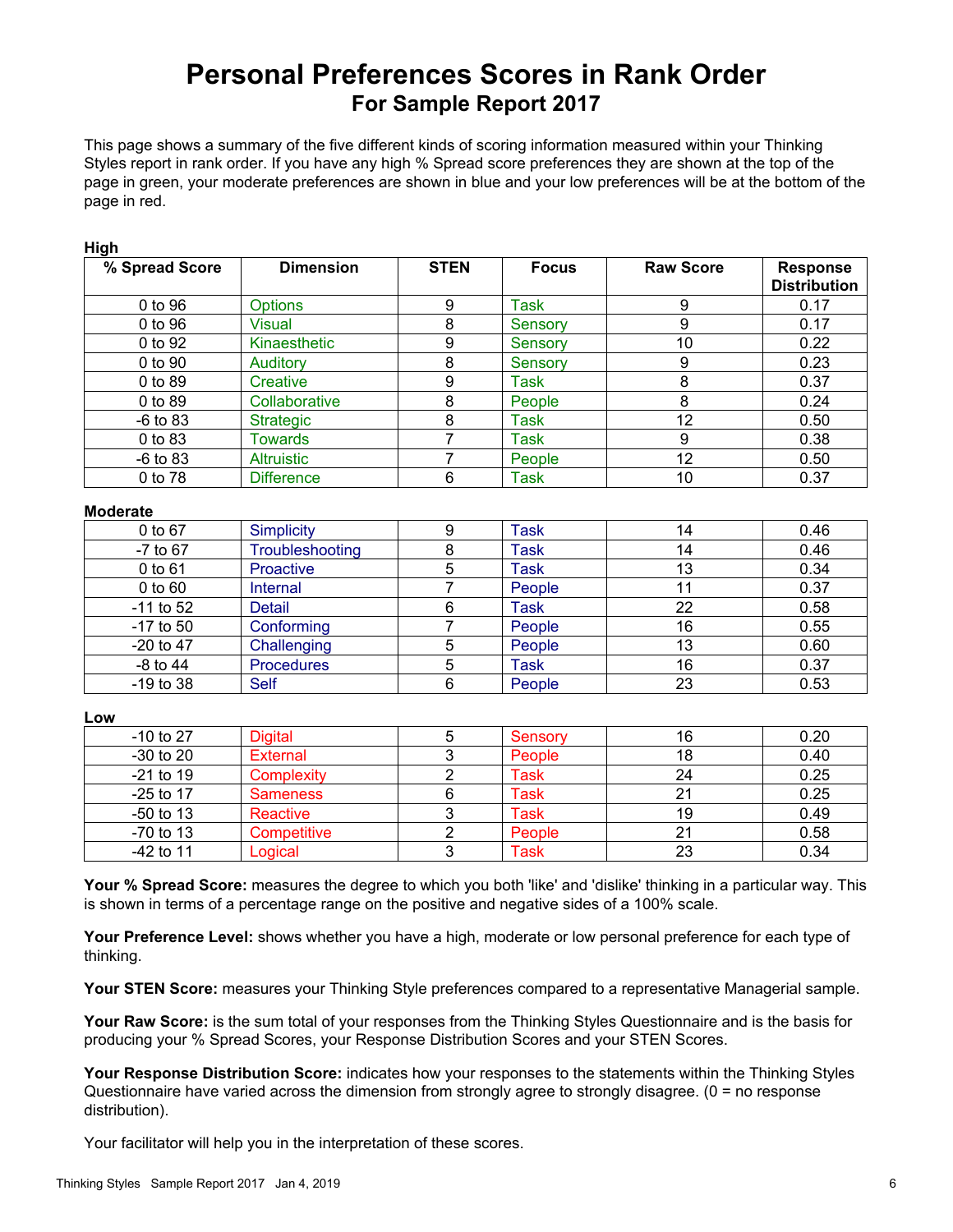## **Your Mini Profiles Your Thinking Styles in Action**

**On the following six pages are twelve mini-profiles. They have been generated from your responses to the Thinking Styles Questionnaire and provide "snap shots" of information about how your thinking influences the ways you are most likely to behave at work in certain situations and circumstances.**

**The statements in these mini profiles are not meant to be exhaustive lists, but rather have been designed to be starting points for discussions between yourself and your manager, your coach or your facilitator. Each profile briefly explains how your thinking style preferences influence an area of your working life. Some of the points within the profiles will be quite specific, whilst others are more general statements about the way you work. Some of these will be more important to you than others and a few of them may even be critical to your future career success.**

**These mini profiles will help you to clarify your strengths and will also identify those areas where you may become frustrated with colleagues or tasks at work.**

**Many of the profiles relate to your preferred style of working within a team environment and your contributions as a team member.**

**Your Cognitive Development Areas profile contains pointers for improving your effectiveness in order to help you and the people you work with maximise your performance and potential.**

**If you would like to explore any of these areas further, your Thinking Styles facilitator will be able to provide exercises to help you develop greater cognitive flexibility in each type of thinking within Thinking Styles.**

**The twelve mini profiles comprise:**

- **1. Your Cognitive Drivers**
- **2. Your Cognitive Development Areas**
- **3. Your Motivational Profile**
- **4. Your Analysis & Decision Making Profile**
- **5. Your Style as a Manager**
- **6. How to Manage You**
- **7. Your Communication Profile**
- **8. Your Preferred Presentation Style**
- **9. Your Leadership Profile**
- **10. Your Contribution to a Team**
- **11. How to Influence You**
- **12. Your Change Management Profile**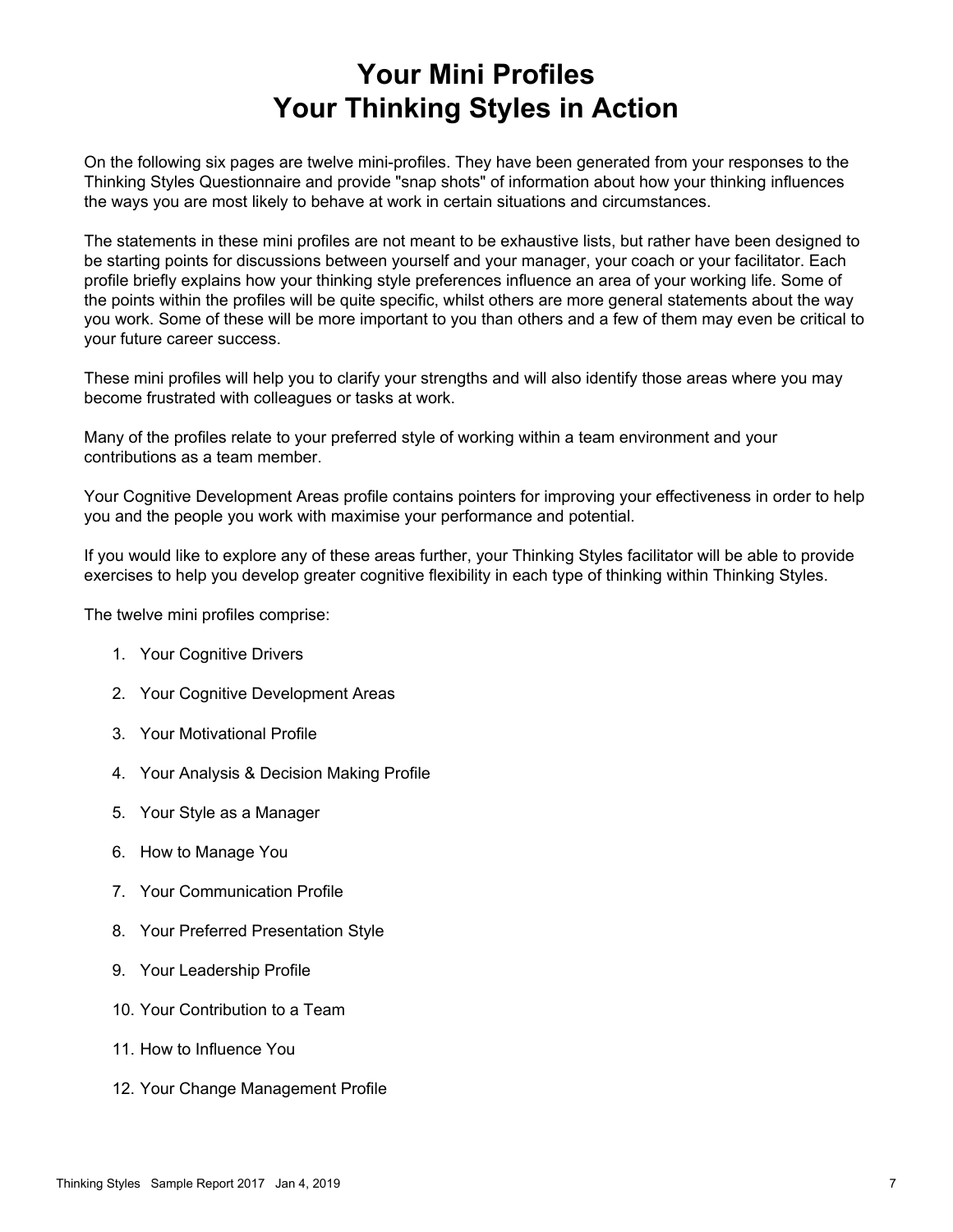## **Your Mini Profiles**

### **1. Your Cognitive Drivers**

**Your cognitive drivers are those thinking preferences and thinking strategies that you score most highly for. They may be so important to you that all other information is filtered through them and will probably include those types of thinking which you naturally engage in most effectively. They may sometimes be considered to be your cognitive strengths and will be highly appropriate in certain circumstances, although possibly not in others. Some of them are quite likely to be those defining characteristics which 'get you noticed' at work.**

**It is important to remember that, although we have identified the attributes below as being your cognitive drivers and possibly your cognitive strengths, in certain situations at work or with certain colleagues, they might also be considered to be disadvantageous. For example, someone who thinks very quickly might think too quickly for their colleagues. Someone who is very adept at understanding complex issues, might over-complicate them and be unable to explain them simply to others. A manager who has a high strategic focus might overlook critical details and conversely, someone who thinks in a highly detailed way may lack strategic understanding.**

**Some of your cognitive drivers are that:**

- $\bullet$ **Opportunity and possibility are important to you**
- **You are likely to think quickly compared to your colleagues**
- **You are likely to be emotionally committed to your colleagues and the work that you do**
- **The discussions and conversations you have with people are important to you and you are very likely to be able to remember them**
- **You are naturally creative and having the opportunity to be creative at work is important to you**  $\bullet$

### **2. Your Cognitive Development Areas**

**Your cognitive development areas are those elements of thinking within your profile which you have identified as your least preferred ways of thinking and which you have scored least highly for. You probably tend to avoid using these thinking styles and you may even actively dislike using some of them. It is quite likely that your colleagues will have noticed at least some of the cognitive and behavioural attributes listed below and may even consider them to be 'weaknesses' of yours. However, whilst it is true that in certain situations you may avoid using these thinking strategies, remember that the Cognitive Development Areas we have listed here are potential weaknesses and may not, in fact, adversely affect your performance at all.**

**It is possible, even quite likely, that you may already be aware of some or all of the points listed below. After discussions with your facilitator or line manager, you may wish to consider developing those areas of your thinking which cause either yourself or your colleagues difficulties at work.**

**Some of your cognitive development areas are that:**

- $\bullet$ **Due to your lower preference for digital information, there may be times when you are not as data rational as some of your colleagues**
- **You should be aware that you may sometimes take action without considering all of the**  $\bullet$ **consequences of your actions**
- **Because you have already made up your mind, you may ignore information that doesn't support your**  $\bullet$ **personal perspective**
- $\bullet$ **You may sometimes either fail to seek feedback from colleagues, or not listen to it when they give it to you!**
- **You may sometimes overly rely on your feelings without backing them up with logic or facts Thinking Styles Sample Report 2017 Jan 4, 2019 8**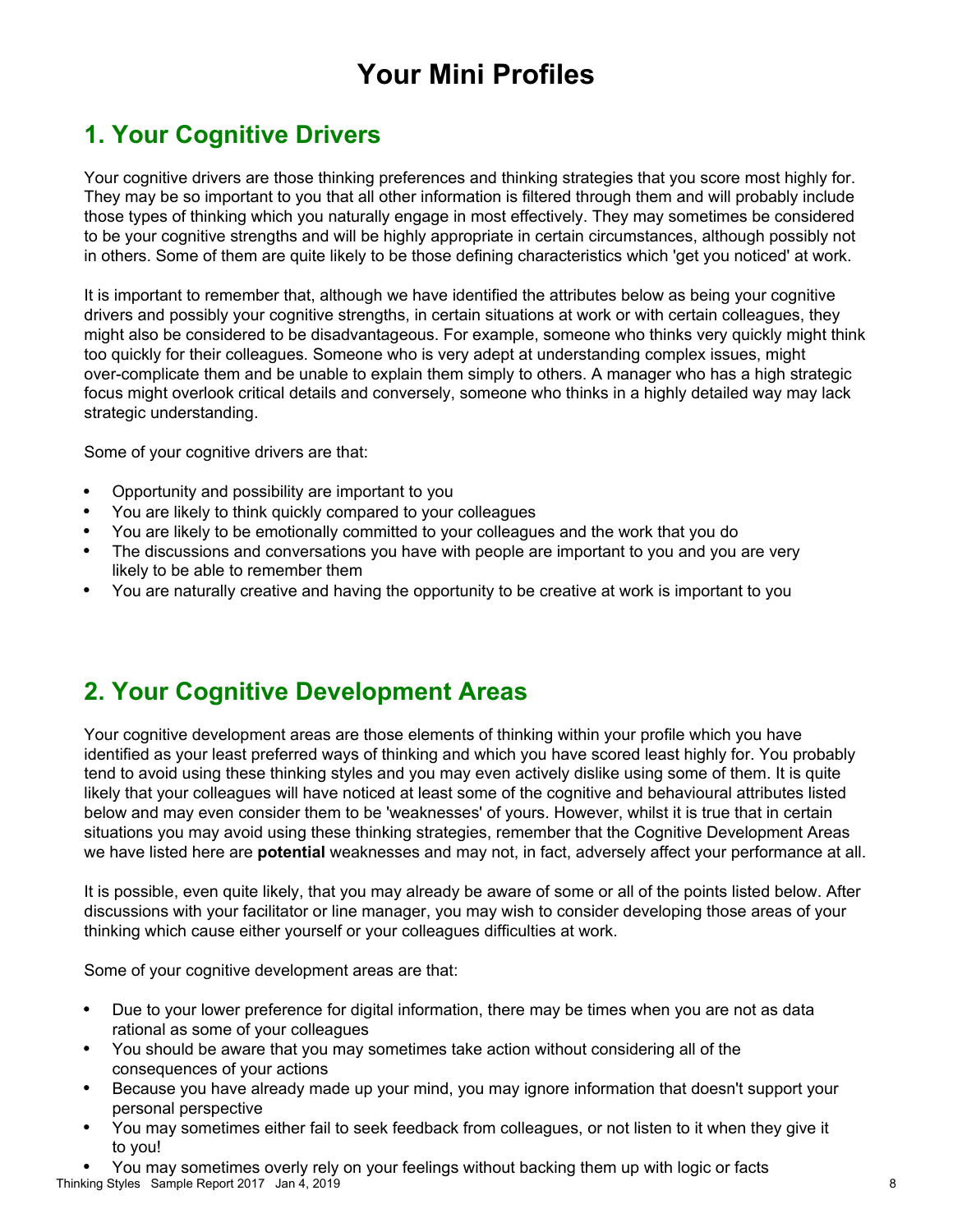### **3. Your Motivational Profile**

**Your motivational profile comprises those elements of thinking which you generally find to be motivating at work. These types of thinking may be related to your cognitive drivers, although this is not always the case. Just as you are likely to be highly motivated by the opportunity to use these types of thinking at work, you will probably find your working environment demotivating if you cannot use them. The following statements are not going to be an exhaustive list as they are a representative sample of five items only. However, they have been compiled from those statements within the Thinking Styles Questionnaire which you identified as being motivationally important to you at work.**

**If you want to increase your satisfaction at work, consider the types of thinking you find energising, enjoyable and motivating and then evaluate to what degree your cognitive motivational profile is being fulfilled at work.**

**Your cognitive motivational profile suggests that:**

- **You are a 'people person' and are motivated by personal relationships**
- **Having choice will be an important motivational element for you at work**
- **Looking and watching is a motivating learning style for you. If you can see something being done**  $\bullet$ **you can probably learn how to do it**
- **Having the opportunity to use your intuitive skills is something you tend to find motivating at work**
- **Talking with colleagues is motivating for you, and you generally consider yourself to be a good listener**

#### **4. Your Analysis & Decision Making Profile**

**Your analysis and decision making profile is made up of those elements within your thinking which influence the ways you consider information before coming to a conclusion or taking a decision. For example, some people rely on logic and details, whilst others prefer to make intuitive decisions. People who are Internally Referenced and Proactive will tend to make quick decisions which they also want to implement quickly, whereas someone with a higher preference for Externally Referenced thinking will want to involve others in their decision making processes.**

**By talking to friends and colleagues about their cognitive strategies you can learn how other people analyse and make their minds up about things. By exploring your own analysis and decision making profile and discussing it with your facilitator, you will be able to improve the quality of your decision making profile, thereby helping you to take better quality decisions, consistently over time.**

**Your analysis and decision making profile includes the following:**

- $\bullet$ **You may sometimes generate so many alternatives that you can have difficulty deciding which option to take**
- **You will tend to make decisions quite quickly based on the information you see**
- **You tend to be an intuitive decision maker**
- **You find it useful to talk issues through with colleagues when making a decision**
- **You are likely to take a 'creative' approach to analysis and problem solving rather than thinking things through systematically**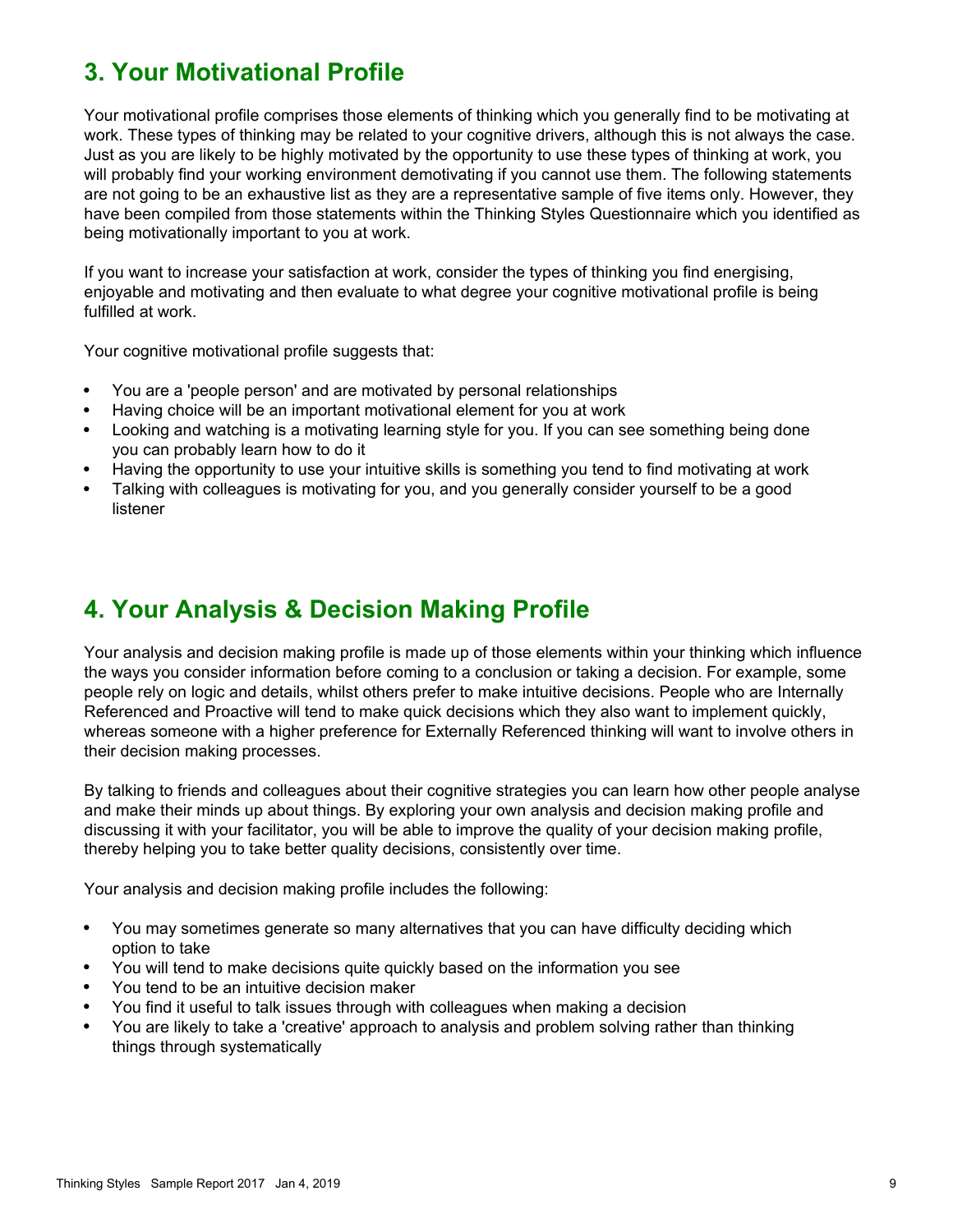### **5. Your Style as a Manager**

**Much has been written about the behavioural attributes of managers, but very little effort has been directed towards identifying and discussing their cognitive characteristics, that is, the thinking which underlies their behaviour. It's important to recognise and remember that there is no 'one right way to manage'. Each manager's style is a product of their own thinking style preferences, which can be developed and refined to increase their effectiveness.**

**To develop your skills as a manager, regardless of how much experience you may have had in the role, consider how you tend to manage priorities, people, tasks, projects and information at work and how flexible you are. Do you manage others in the same ways that you prefer to be managed? What could you learn from your manager and what could they learn from you?**

**Your management style is likely to reflect the following:**

- **When in a management role you will maintain a balance between professional relationships and the**  $\bullet$ **achievement of tasks**
- **You are likely to be supportive to staff and colleagues**  $\bullet$
- **Your collaborative approach is likely to be appreciated by colleagues**
- **You will always want the best for your team and your organisation**
- **You tend to take a strategic approach, focusing on details as necessary**

#### **6. How to Manage You**

**The majority of people have a line manager or have elements of their working lives structured and ordered by other people in some way. Within some organisations, people's workload is managed. Within other organisations it is their time that is most closely controlled. However, in most organisations it is a combination of the people, the tasks they perform and the time they take to complete those tasks which are managed.**

**Many books have been written about how to manage people and tasks from a behavioural perspective, but very little has been written about how to manage people and tasks from a cognitive perspective. The way that you yourself prefer to be managed, your likes and dislikes, will relate to your highest and lowest cognitive preferences. In order to manage you most effectively, your line manager should take the following into consideration.**

**To manage you effectively:**

- **Allow you to make your own choices about things if possible**
- **Colleagues need to make their expectations clear to you**
- **Encourage you to take a hands on approach and become involved**
- **Talk to you to discuss what needs to be done and how to achieve it, and listen to what you have to say**
- **Involve you in 'blue sky' thinking exercises if possible**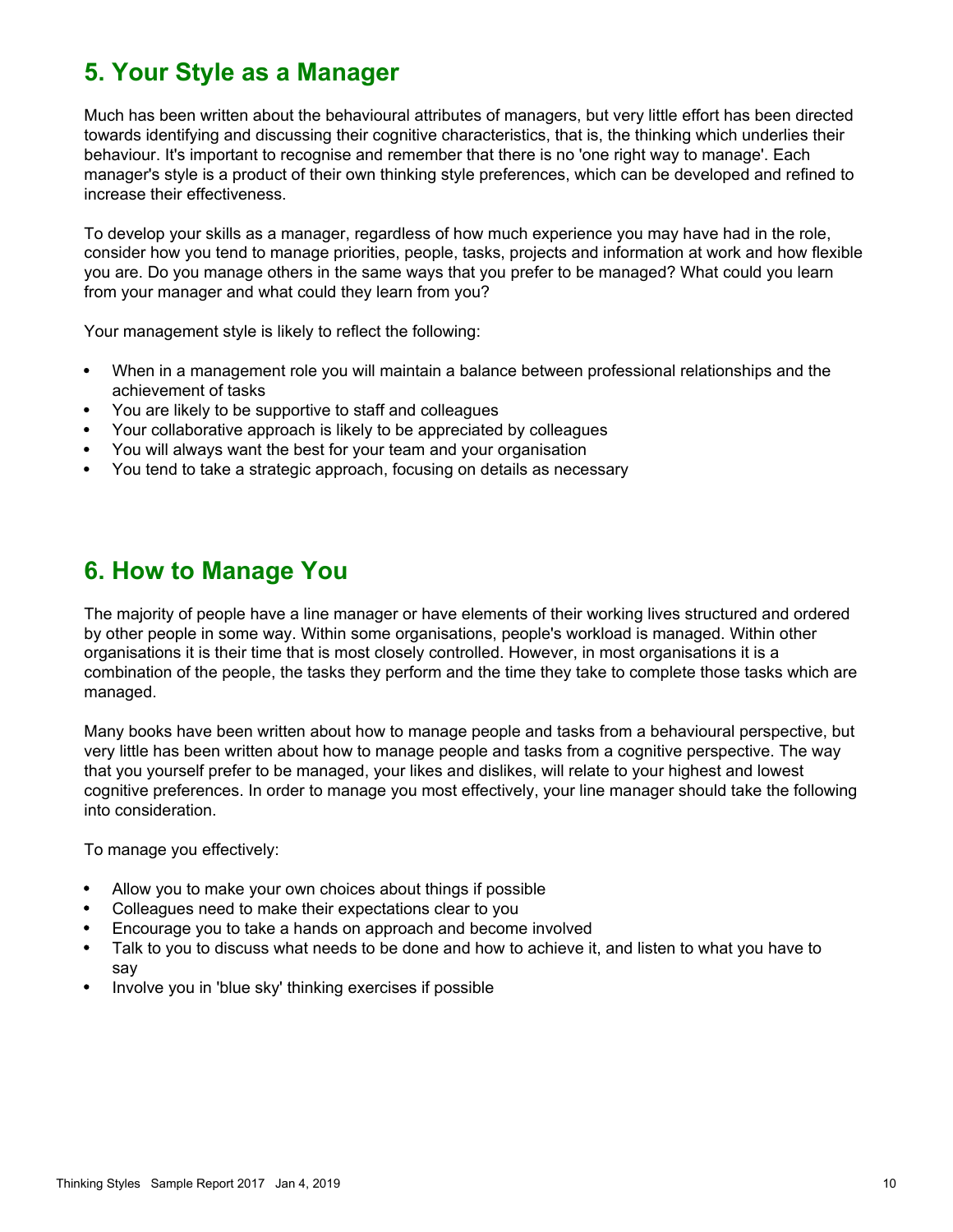### **7. Your Communication Profile**

**Most would agree that communication between people is critical both at work and at home, and that meaningful communication is one of the most difficult things to achieve effectively. Your cognitive communication profile identifies your preferred sensory channels, how you tend to communicate with others and the most effective way for others to communicate with you.**

**For example, some people are interested in detailed and complex information, whilst others prefer the overview stated simply. Many people state things in a positive way, whilst others have a natural tendency to use what some would consider to be 'negative' language. By understanding your own thinking style preferences you can learn to communicate more effectively and avoid unnecessary misunderstandings with colleagues. Begin to pay attention to the behaviours and language patterns of the best communicators. What can you learn about their cognitive strategies?**

**Your cognitive communication profile suggests the following:**

- **You may dislike conversations or presentations which overly focus on data or statistics**
- **You prefer things to be communicated to you in the simplest way possible**
- **Your language is likely to contain words such as "alternatives, explore possibilities, generate options**  $\bullet$ **and opportunities"**
- **You will often use visual language in your communications and diagrams if they are appropriate**
- **You might like to be able to walk around whilst talking**

#### **8. Your Preferred Presentation Style**

**Your preferred presentation style is likely to be closely related to your preferred communication profile. This information provides clues, for example, as to how you will generally tend to design and deliver a presentation, its speed of delivery and its format and the kind of presentation which you will prefer to receive. Although you may know which kinds of presentation you tend to enjoy the most, you may not be aware of the effect that your presentations have on other people.**

**Understanding how your thinking strategies influence your preferred presentation style is critical when planning a presentation. You can learn to deliver flexible presentations that meet the needs of your audience rather than being unconsciously driven by your own thinking styles. Remember that your preferences may be very different to those of your audience.**

**What do the best presenters do? Are they cognitively more flexible than you are and if so how? What can you learn from them about the speed of delivery, their use of visuals, the criticality of language and the effective use of memorable props?**

**Your preferred presentation style includes the following:**

- **You will probably like presentations where a number of options are given and explored**  $\bullet$
- **You will notice if something doesn't look quite right**
- **You may worry if you have to deliver a presentation**
- **You are likely to be a good wordsmith who enjoys writing elegantly and eloquently**
- **You will tend to prefer presentations if they contain an element of creativity**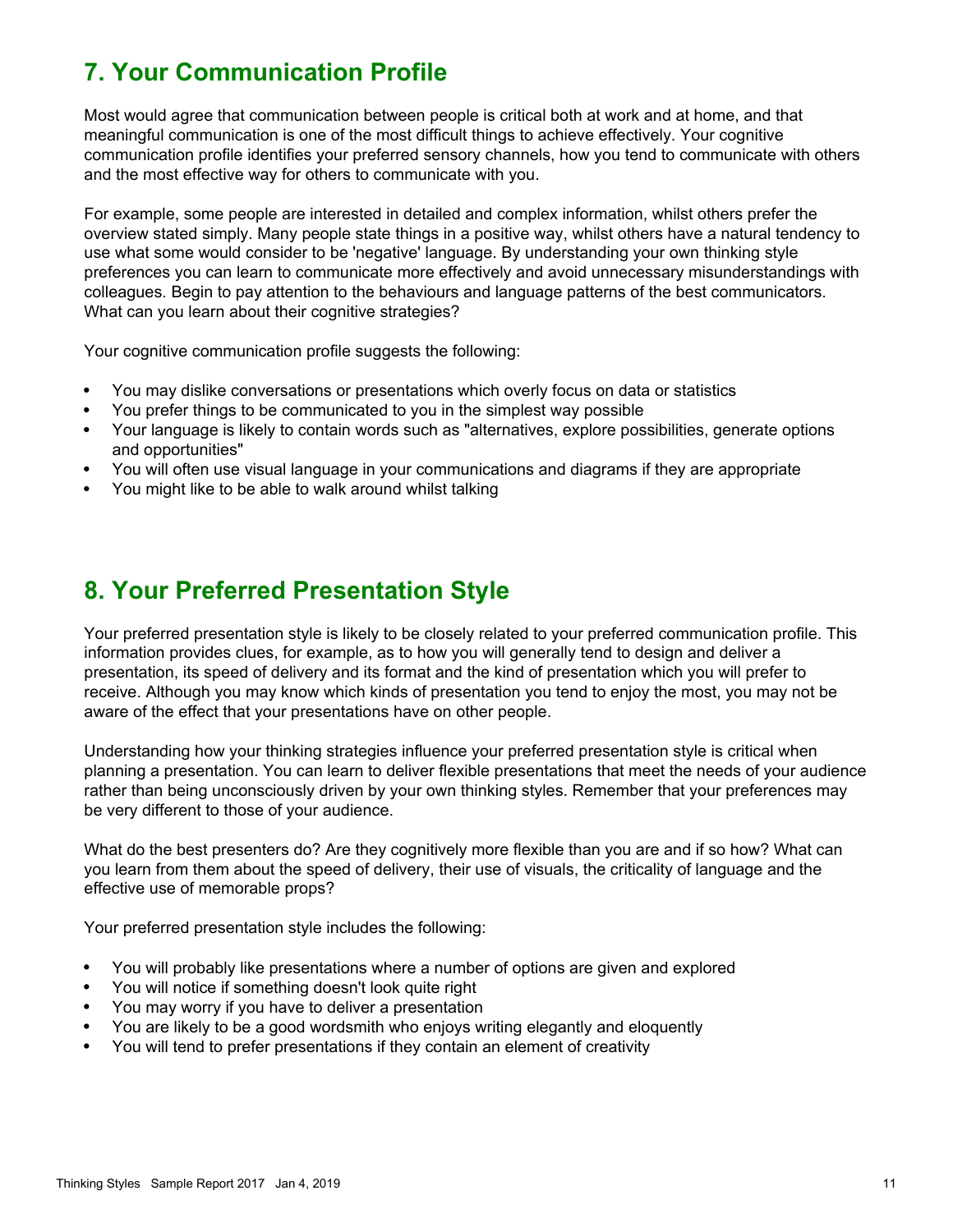### **9. Your Leadership Profile**

**Even if you are not currently in a leadership role, you still have a leadership profile that identifies the ways in which you will be most likely to think and behave when you are in a position to lead others. Your cognitive drivers and your cognitive motivational profile will influence your particular type of leadership style because how you tend to lead others will be closely related to your highest and lowest thinking styles preferences.**

**Some leaders are predominantly task focused while others tend to be 'people people'. Anecdotal evidence from our experience with teams suggests that the most effective leaders have a balance of both a people and a task focus. Review your highest Thinking Styles preferences and consider how they contribute to your leadership of a team of people or your leadership of a project. You may also find it useful to explore with your facilitator how your leadership style is affected when you are under stress.**

Your profile suggests that:

- $\bullet$ **For you, a leadership role involves exploring all the options**
- **You are likely to be an intuitive leader**
- **In some ways, you are likely to lead through language**
- **You are likely to involve others in a leadership role so that you don't have to do it alone**
- **For you, a leadership role is very much concerned with strategic direction**

#### **10. Your Contribution to a Team**

**Many people work as part of more than one team at a time. A team might be relatively 'fixed' within a department, or it might be a cross-functional team, a multi-cultural, multi-hierarchical team, or an inter-departmental team. Because people are frequently leaving and joining teams, the dynamics of team membership are rarely stable. Knowing what each team member's contributions are likely to be from a Thinking Styles perspective can dramatically increase the speed of people's integration into a team and can help fast track a team to success. There will also be a measurable increase in the whole team's motivation if team members can work to their individual and combined cognitive strengths.**

**Given the opportunities to work in the ways that suits your cognitive profile best, your contribution to a team is likely to be consistent within any team that you are a part of.**

**Within a team:**

- **You are good at generating alternatives and considering different options**  $\bullet$
- **You may notice small errors in written materials which others miss**
- **You may be the 'creative intuitive thinker'**
- **The team may use you to review the quality of written materials**
- **Your creative approach to problem solving will be useful**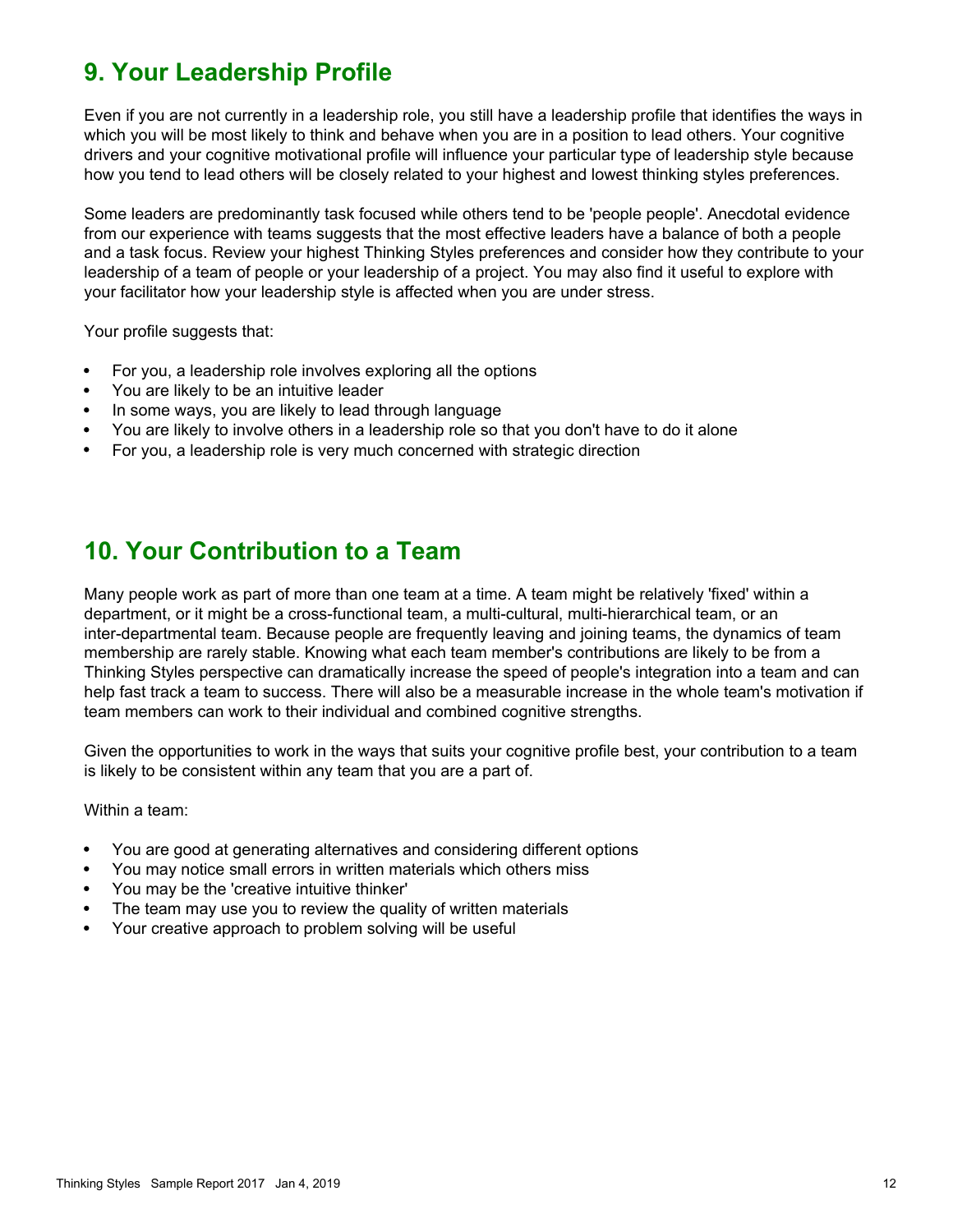#### **11. How to Influence You**

**This mini profile will give your line manager and your colleagues (if you decide to share your Thinking Styles report with them) some clues as to how to influence you at work. When people pay attention to these 'cognitive clues' they will find working with you a more effective and enjoyable experience. You will feel as if they understand how you think and you are likely to find this motivating, and overall your working relationships and teamworking will improve.**

**Remember that, as with all these mini profiles, five statements are not enough to identify all of your likes and dislikes regarding how you will be influenced at work. The statements below have been selected from the highest, and possibly the lowest, preferences you indicated within your Thinking Styles Questionnaire.**

**To influence you:**

- **Avoid taking a competitive approach with you**
- **Minimise repetitive and mundane tasks**
- **Don't over-complicate things**
- **Avoid giving you lots of feedback as you may ignore it**
- **Minimise the use of data and statistics**

#### **12. Your Change Management Profile**

**Your change management profile comprises those elements of thinking which relate to whether you embrace or resist change, and whether you are more likely to initiate change or respond to it. For example, someone with a high preference for Differences thinking tends to have a high tolerance for change and may sometimes 'change things for change's sake' just because they themselves have become bored with the status quo and have a need for variety.**

**Those people who score highly for Proactive thinking will tend to want to make any changes quickly whereas Reactive thinking involves taking a more considered approach, delaying change and waiting before implementing any action. A preference for Internally Referenced thinking suggests confidence regarding decision making, including those decisions which relate to others.**

**Your change management profile includes the following:**

- **You have a high tolerance for change within your work environment**  $\bullet$
- **Although you have quite a high tolerance for change, you will also be concerned about the problems**  $\bullet$ **change can bring**
- **You will be concerned if you think that any changes will negatively impact on others**
- **You may underestimate the time it takes for changes to be made and embedded**
- **You are likely to have your own ideas about change at work**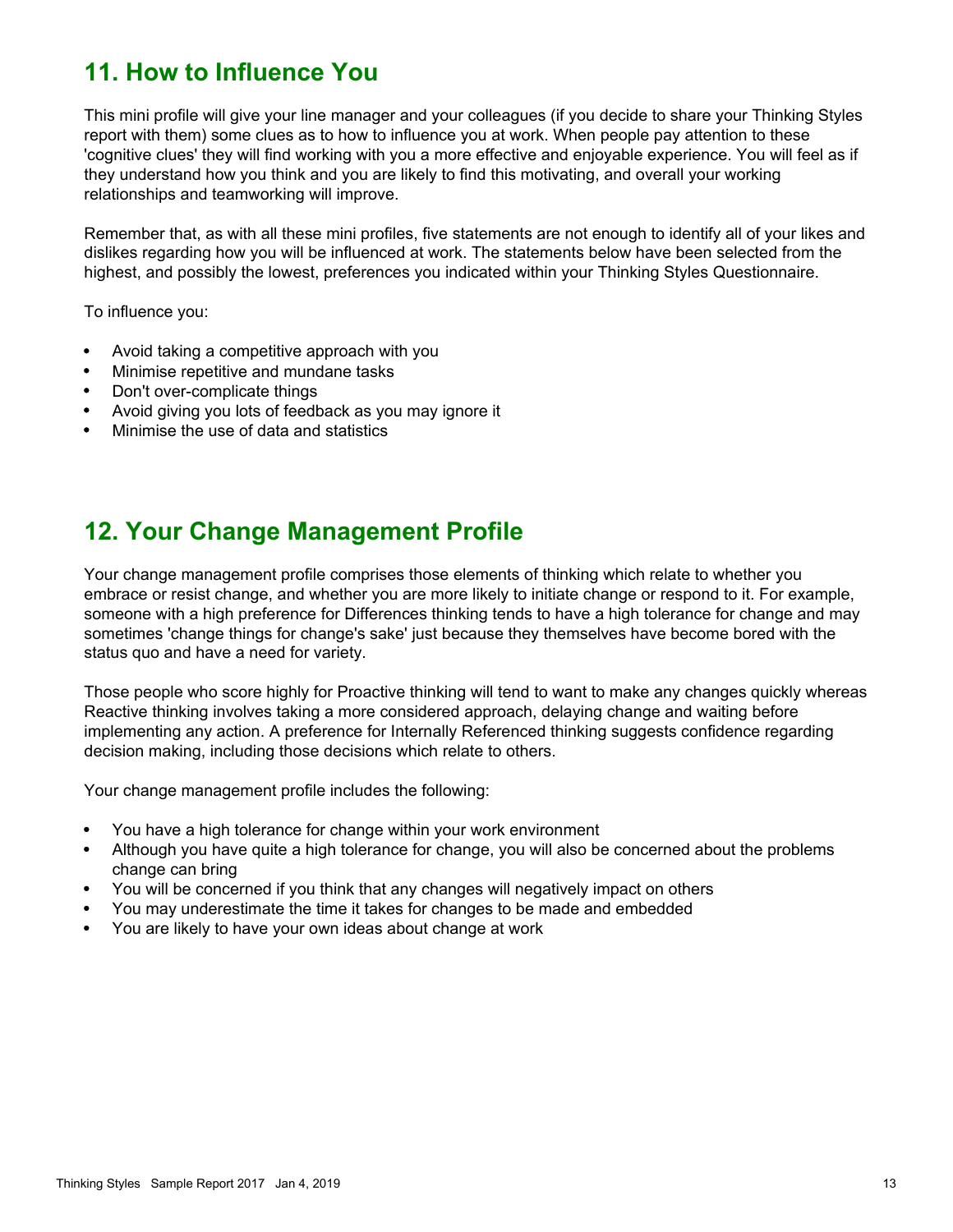## **Sensory Focus**

### **Visual Thinking**



**There are two types of Visual thinking: internal and external. Internal visual thinking consists of being able to hold a visual image inside your own imagination and is closely linked to the technique of visualisation. External visual processing relates to a preference for learning by looking or watching, finding it easier to understand information if diagrams or sketches are used and the importance given to presenting information in a clear visual format; making everything 'look good'.**

**Your scores indicate that you have a High personal preference for Visual Thinking. You score more highly for this type of thinking than the majority of the Managerial Sample.**

**Your responses suggest that you:**

- **Find the use of diagrams and sketches helpful at work and sometimes use them yourself to show people what you mean or explain your point of view**
- **Are able to use the technique of visualisation and sometimes employ it at work**
- **Often learn by looking or watching**
- **Find information presented visually meaningful to you**
- **Often create pictures in your head when someone is talking**



### **Auditory Thinking**

**Auditory thinking relates to a focus on words and language through writing, speaking and listening. Auditory thinkers like to debate issues and to talk things through with friends or colleagues. Very often Auditory thinking also involves a focus on listening and on the quality of sound. Background noise can be very distracting and some people with a high Auditory preference need to work in silence so they can concentrate.**

**Your scores indicate that you have a High personal preference for Auditory Thinking. You score more highly for this type of thinking than the majority of the Managerial Sample.**

- **Have actively developed your listening skills over the years and consider yourself to be a good listener**  $\bullet$
- $\bullet$ **Notice the subtle qualities of people's voices and are often able to recognise people's voices on the phone**
- **Often find talking an issue through with a colleague helpful**
- **Always pay close attention to the words and language that people use**
- **Tend to have sensitive hearing**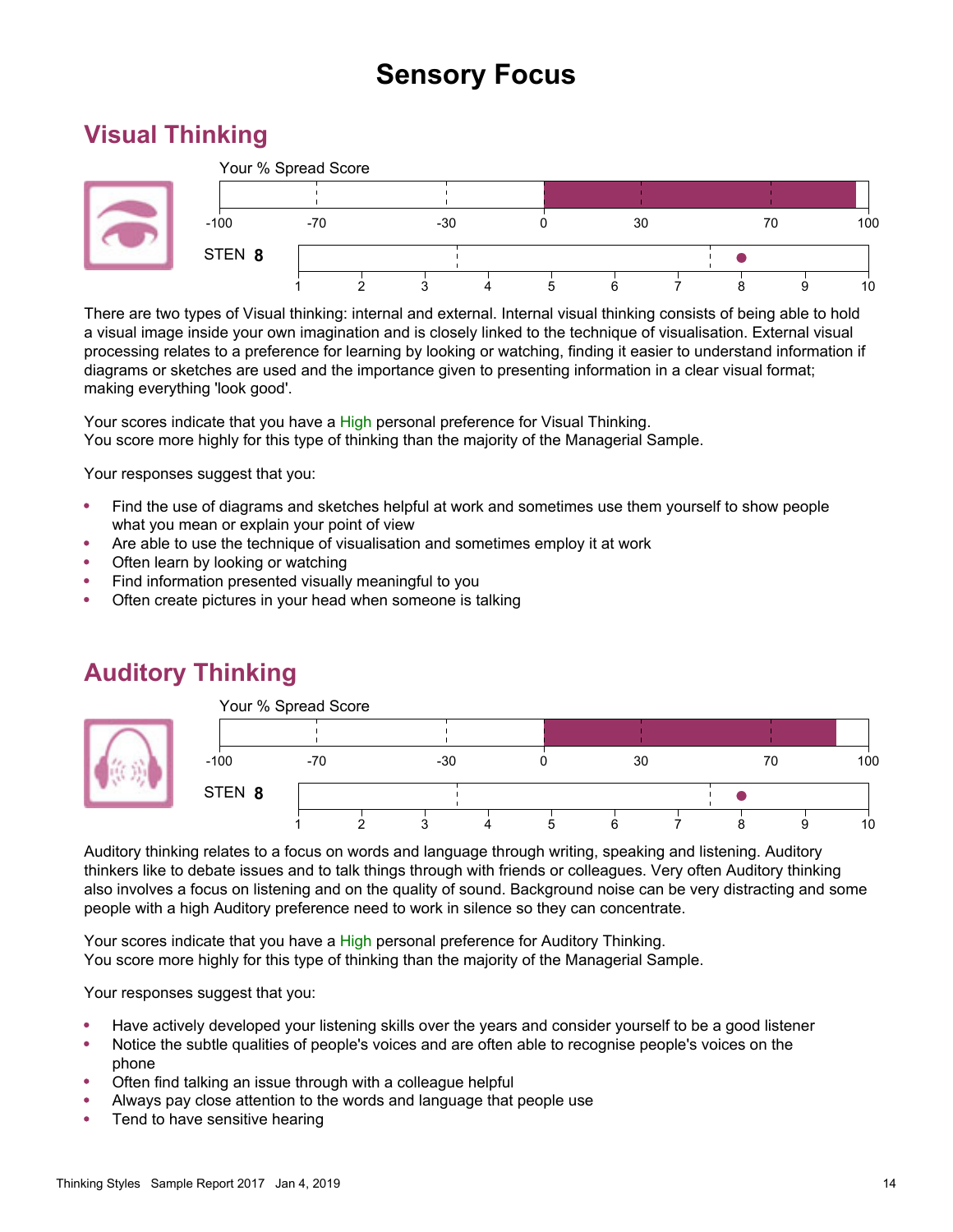## **Kinaesthetic Thinking**



**Kinaesthetic thinking can be sub-divided into two types of processing. Internal Kinaesthetic thinking relates to our feelings and emotions. It also relates to the sense of intuition and the degree to which people rely on their intuitive feelings to make decisions and filter information. External Kinaesthetic thinking relates to our 'physicality'; the degree to which physical exercise is important and how movement can affect internal thinking processes, for example, whether someone prefers to 'learn by doing' or is particularly 'hands on' at work.**

**Your scores indicate that you have a High personal preference for Kinaesthetic Thinking. You score more highly for this type of thinking than the majority of the Managerial Sample.**

**Your responses suggest that you:**

- **Are likely to take your feelings into account when weighing up an issue**
- **Like to learn by doing, by having hands-on experience**
- **Can find it useful to move around, walk or take some kind of exercise in order to help you think issues through**
- **Would describe yourself as highly intuitive**

### **Digital Thinking**



**Digital information consists largely of numbers and data, ignoring sensory stimulus. Data and statistics are highly digital forms of information and some language can be as well, if it is devoid of any sensory references. Digital thinkers are interested in the dispassionate analysis of information. They may also use jargon to distance themselves from certain situations through language. For example, some people within the medical or legal professions use digital language to disassociate themselves from their 'cases', so they do not become emotionally involved with their work.**

**Your scores indicate that you have a Low personal preference for Digital Thinking. Your score falls within the same range as the majority of the Managerial Sample.**

- **Sometimes pay attention to the facts**
- **Do not think of yourself as being very data rational**
- **Believe that sometimes dispassionate analysis of the facts is important at work**
- **Sometimes enjoy data analysis**
- **Sometimes find the analysis of data or statistics fascinating**  $\bullet$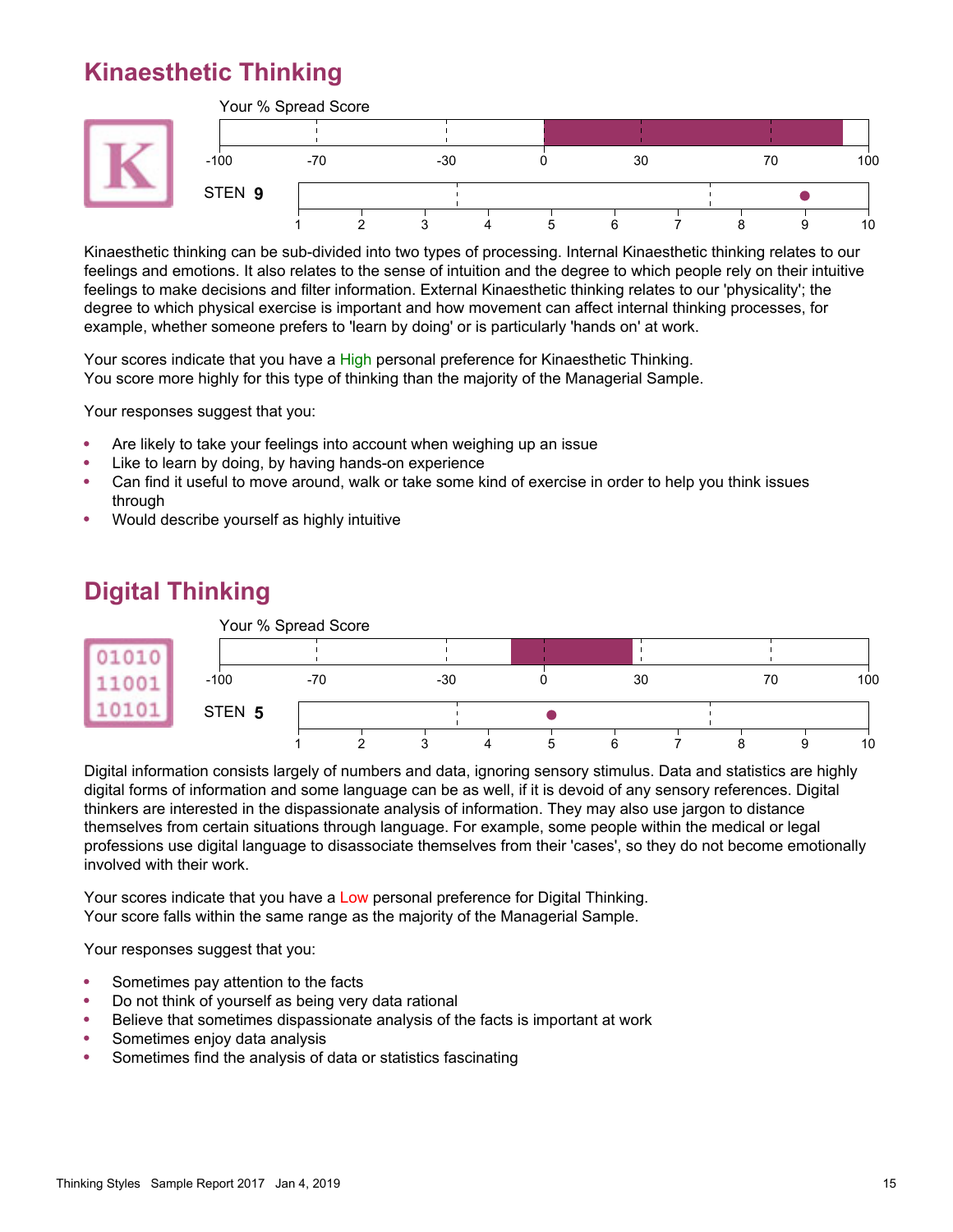## **People Focus**

### **Internal Thinking**



**Internally Referenced thinkers set their own standards and do not tend to seek feedback or input from other people. At the extreme end of the scale, highly Internally Referenced thinkers always think that they are right and need to be careful that they are not perceived as being arrogant by their colleagues. They appear confident, particularly as they find decision-making relatively easy. However, other thinking strategies are also needed to ensure that the quality of those decisions is consistently high.**

**Your scores indicate that you have a Moderate personal preference for Internal Thinking. Your score falls within the same range as the majority of the Managerial Sample.**

**Your responses suggest that you:**

- **Are generally happy making decisions on your own, although you may sometimes like to discuss issues with colleagues before finally making up your mind**
- **Have your own internal standards by which you decide what's right**
- **Experience times when you are really sure about an issue, and other times when you are not so sure**
- **Are sometimes tempted to ignore feedback from colleagues**
- **Usually think that your opinions are right rather than other peoples'**



### **External Thinking**

**The focus for an External thinker is on finding out what other people think regarding the issues they are involved with, because this helps them make up their own mind. They are very interested in feedback from others and may refuse to make a decision until they have heard what their colleagues have to say. Someone with a strong External reference is likely to believe that what other people tell them is correct and they tend to feel lost if they don't receive feedback. They prefer to make decisions by consensus and may score poorly on conventional decision rating scales.**

**Your scores indicate that you have a Low personal preference for External Thinking. Your score is lower for this type of thinking than the majority of the Managerial Sample.**

- $\bullet$ **Like to receive feedback about your performance at work only some of the time**
- $\bullet$ **Tend to believe that what other people say is correct**
- **Sometimes dismiss negative feedback from others**
- **Are usually very sure of yourself**  $\bullet$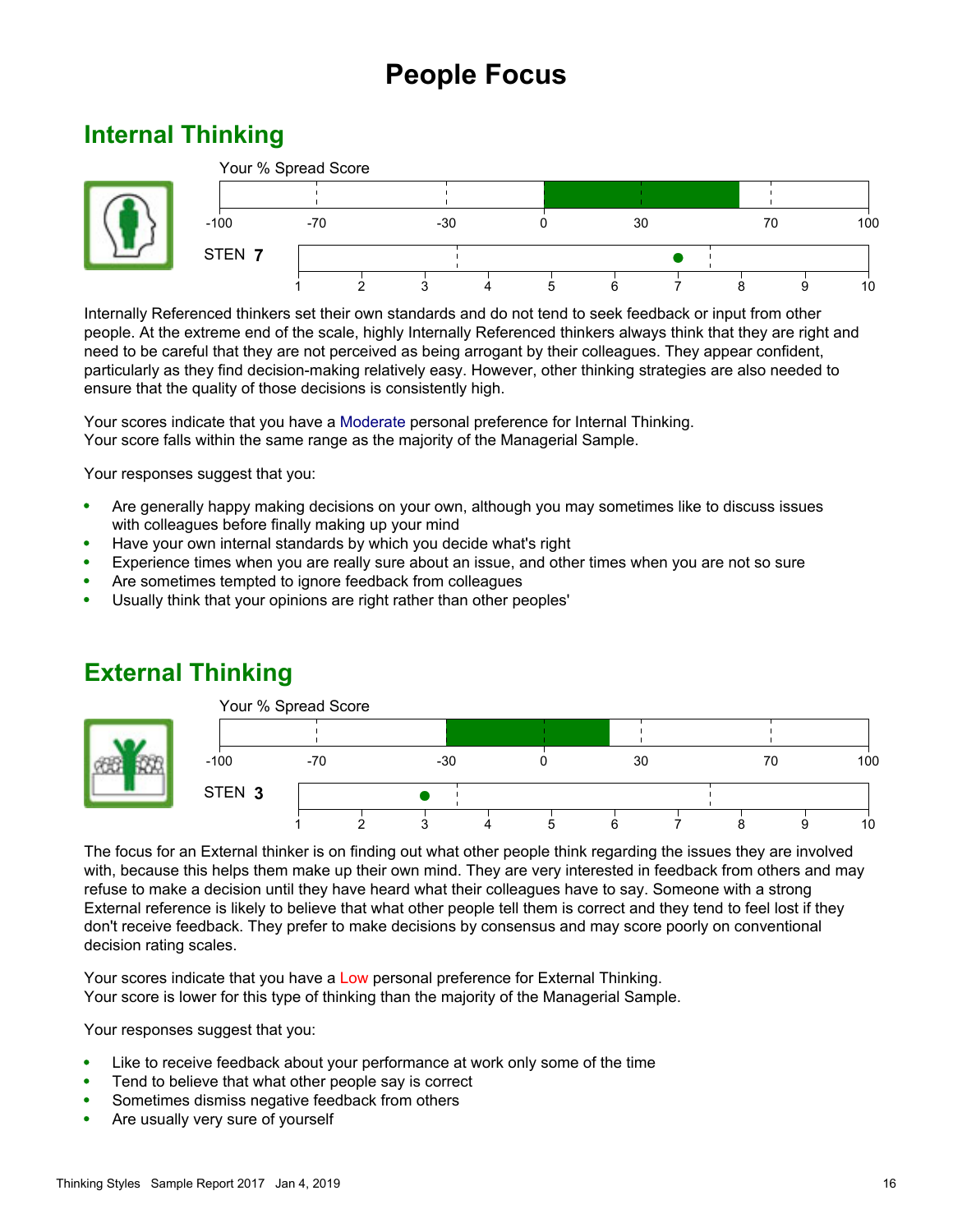### **Self Referenced Thinking**





**Self Referenced thinking involves a belief that your needs are just as important as other peoples' and that there are times when it is important to put yourself first at work. However, Self Referenced Thinking can also mean putting your department, your team or your organisation first. Highly Self Referenced thinkers often like working alone as they can find being interrupted by other people distracting and even, sometimes, irritating. At the extreme, highly Self Referenced thinkers will ignore the needs of others, refuse requests for their time and be too busy with their own work to help someone else.**

**Your scores indicate that you have a Moderate personal preference for Self Referenced Thinking. Your score falls within the same range as the majority of the Managerial Sample.**

**Your responses suggest that you:**

- **Believe that your needs are just as important as other people's and find that there are times when you**  $\bullet$ **need to put yourself first at work**
- **May sometimes be too busy with your own work to help someone else immediately**  $\bullet$
- **Will occasionally refuse a request for your time**
- **Don't ignore other people's problems at work**
- $\bullet$ **Believe that putting other people first at work can sometimes be a mistake**

#### **Altruistic Thinking**



**Altruistic thinkers are sensitive to the needs of other people. They will always help a colleague if they possibly can and they are very responsive to other people's requests for their time or their assistance. An Altruistic thinker will notice (sometimes even anticipate) others' needs and will focus their energy on looking after the other members of their team and their colleagues, both physically and psychologically. A very high score can mean that the Altruist thinker puts other people first at their own expense.**

**Your scores indicate that you have a High personal preference for Altruistic Thinking. Your score falls within the same range as the majority of the Managerial Sample.**

- **Will sometimes put other people's needs or desires above your own**  $\bullet$
- **Feel that other people's wellbeing at work is important to you**
- **Are always willing to help someone if you can**  $\bullet$
- **Can always be relied on to help your colleagues out**
- **Will always respond quickly if someone needs your help**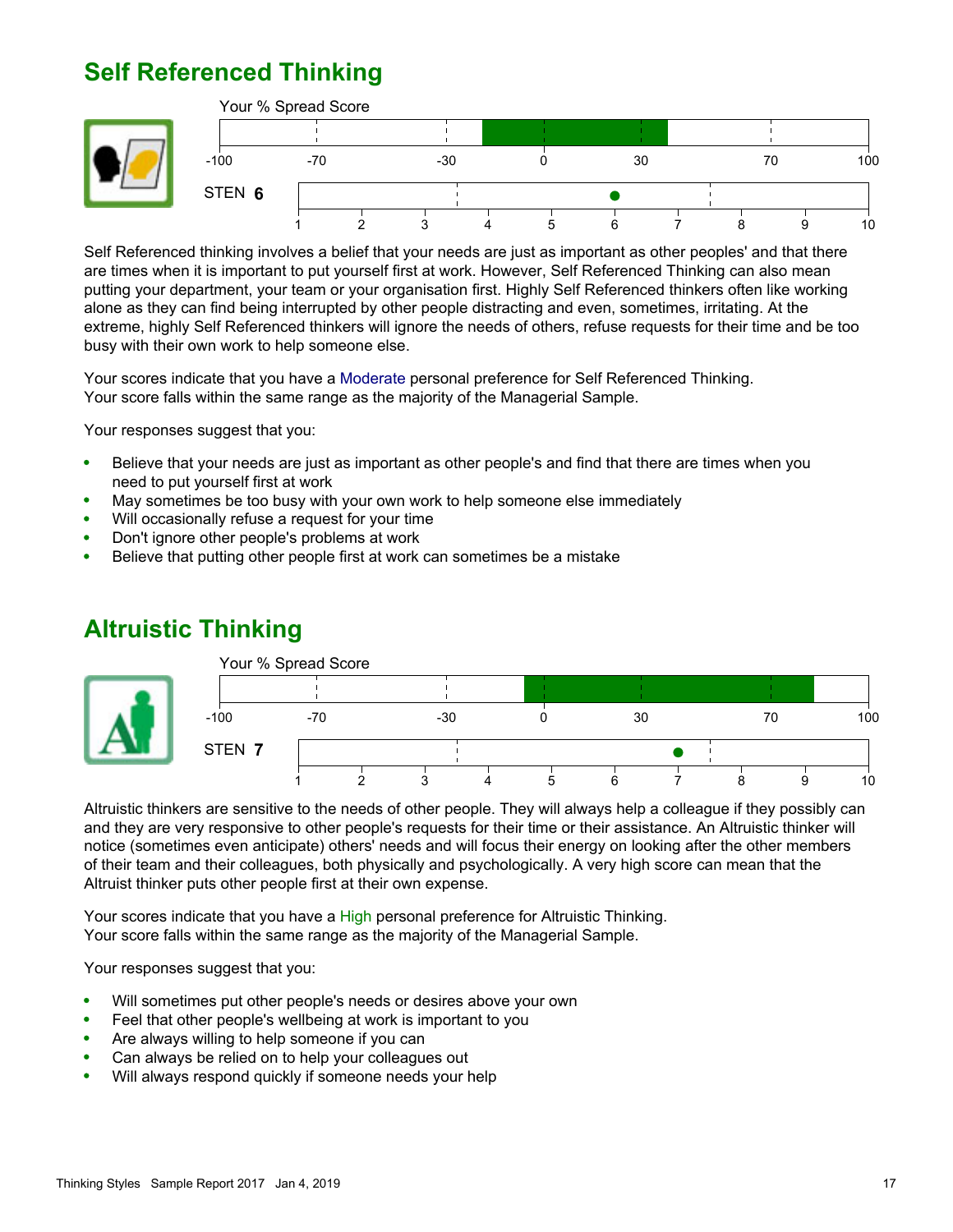## **Conforming Thinking**





**Conforming thinkers like to fit in and prefer not to 'stand out in a crowd'. They are flexible and adaptable, matching the culture of an organisation or a team whenever they can. Taking a non-confrontational approach wherever possible, Conforming thinkers will always try to avoid what they perceive to be an argument or disagreement. This means that they avoid challenging others and will either walk away from a confrontation or will seem to agree at least on the surface. However, they may not implement or support what you think that they have agreed to.**

**Your scores indicate that you have a Moderate personal preference for Conforming Thinking. Your score falls within the same range as the majority of the Managerial Sample.**

**Your responses suggest that you:**

- **Will make an effort to fit into the prevailing culture at work**  $\bullet$
- **Would usually prefer to avoid confrontation if you can**
- **Will pursue a confrontational approach when you have to**
- **Will do what people tell you to only some of the time**

### **Challenging Thinking**



**Challenging thinking involves taking a confrontational approach. A Challenging thinker will push the boundaries of whatever they are involved with. They dislike being told what to do and they will often employ a high risk strategy to achieve their objectives. The 'Challenger' processes through disagreement. This means that their first response is likely to be negative, however they will often move from 'no to yes'. The Challenging thinker can be difficult to work with as their natural tendency to confront can be difficult to cope with at times.**

**Your scores indicate that you have a Moderate personal preference for Challenging Thinking. Your score falls within the same range as the majority of the Managerial Sample.**

- **Will take a confrontational approach where you think it is necessary**
- **Will often challenge a rule if there isn't a good reason for it**  $\bullet$
- **Always prefer to be asked rather than told what to do**
- **Do not think of yourself as being 'difficult to manage' and you will rarely challenge those in authority**
- **Are not argumentative at work**  $\bullet$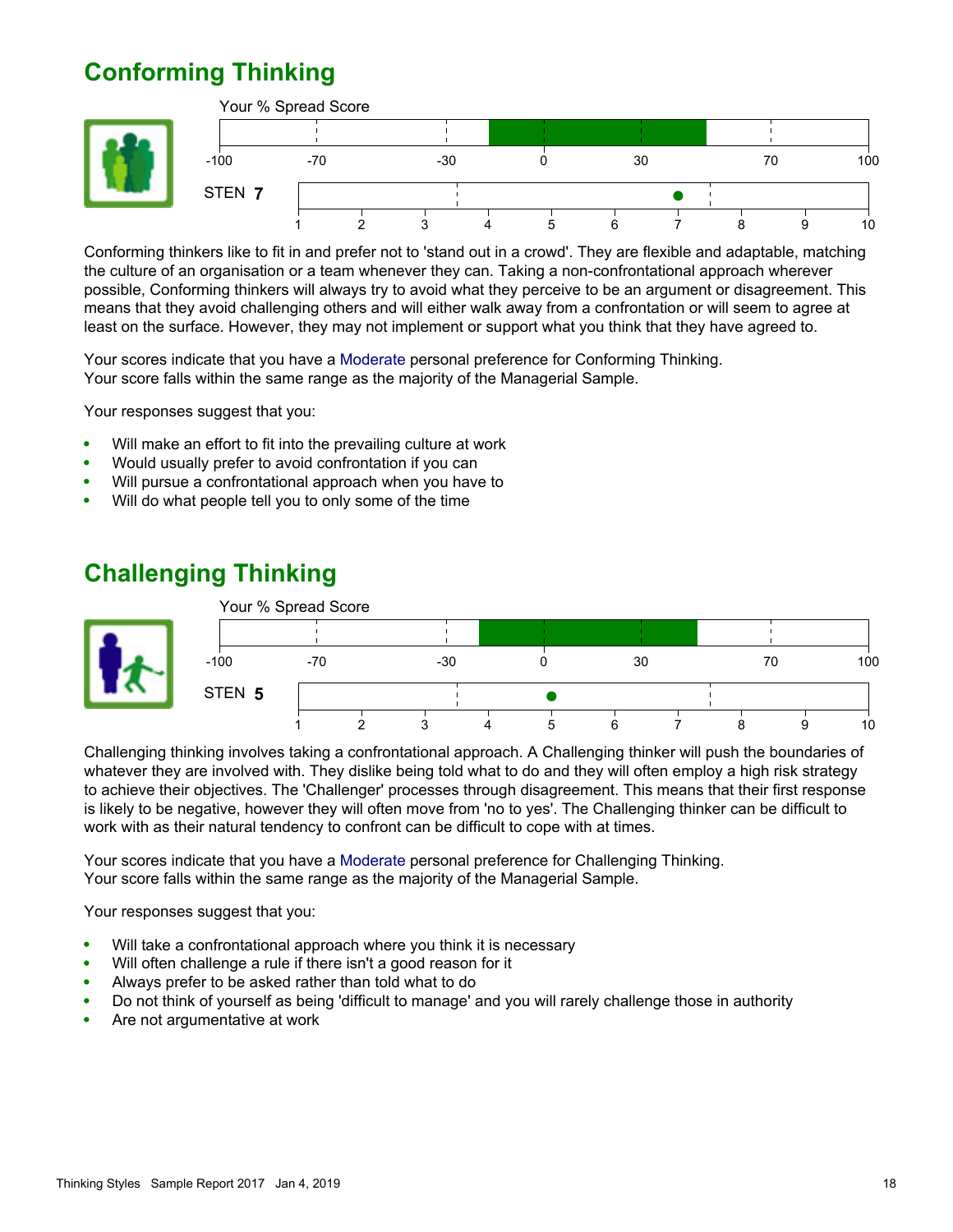## **Collaborative Thinking**





**Collaborative thinking involves seeking opportunities to work with other people both inside and outside the organisation. Collaborative thinkers are naturally affiliative and will be active networkers who seek out the company of others with whom they can work successfully. They will always prefer a team environment to working alone. They are likely to fit well into any team as they focus their attention on developing relationships by working collaboratively across hierarchies and functional disciplines.**

**Your scores indicate that you have a High personal preference for Collaborative Thinking. You score more highly for this type of thinking than the majority of the Managerial Sample.**

**Your responses suggest that you:**

- **Like working collaboratively on tasks and will usually take a collaborative approach with colleagues**  $\bullet$
- **Enjoy a team based approach at work and will usually work in a team if you can**
- **Will always share information with others**
- **Usually like to involve other people in the work that you do**  $\bullet$

#### **Competitive Thinking**



**There are two kinds of Competitive thinking: firstly, being competitive only against yourself, always trying to better your own performance regardless of what anyone else is doing, and secondly, being competitive with other people. Some Competitive thinkers are only concerned with being 'self competitive' and others are always driven to try to win and beat other people at any cost. If your score falls at the high end of the scale you are likely to be both self competitive and competitive with other people.**

**Your scores indicate that you Dislike some elements of Competitive Thinking. Your score is lower for this type of thinking than the majority of the Managerial Sample.**

- $\bullet$ **Usually try to improve on your performance**
- $\bullet$ **Don't feel that winning is important to you**
- **Are not competitive with colleagues**
- **Don't really enjoy competition between people at work**
- **Are not really very competitive**  $\bullet$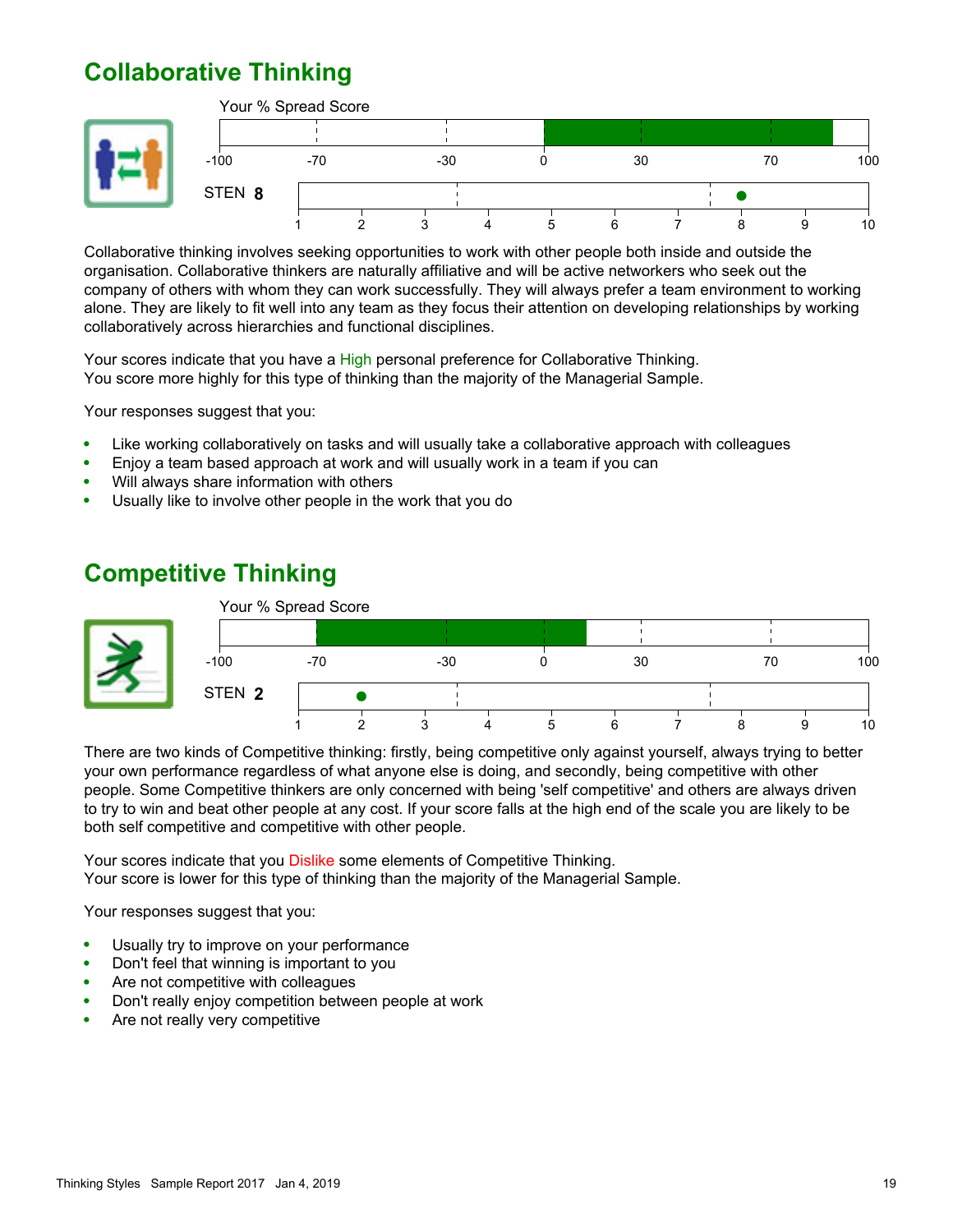## **Task Focus**

### **Detail Conscious Thinking**



**Thinking in a Detailed Conscious way means being aware of the criticality of details and focusing on small 'bite sized' chunks of information. Detailed thinkers need the detail to understand and make sense of something and they become frustrated if these details are lacking. They produce detailed work and dislike not being given the time they need to complete a task. Problems can arise when detailed thinkers do not differentiate between details and regard them all as equally important.**

**Your scores indicate that you have a Moderate personal preference for Detail Conscious Thinking. Your score falls within the same range as the majority of the Managerial Sample.**

**Your responses suggest that you:**

- **Pay attention to details and believe that not paying attention to them tends to be a mistake**
- **Only produce detailed work some of the time**
- **Are only meticulous regarding important details for only some of the time**
- **Often notice those small details that other people miss**
- **Can always focus your attention on details when necessary**



### **Strategic Thinking**

**Strategic thinking involves a focus on 'big chunks' of information rather than on specific details. Strategic thinkers tend to think in general terms and will often have a focus on long term plans. They need to understand the general context in order to be able to give something their attention and they will often ask you for an overview. They like to work on big projects where they have the opportunity to link pieces of the jigsaw puzzle together to form the 'big picture'.**

**Your scores indicate that you have a High personal preference for Strategic Thinking. You score more highly for this type of thinking than the majority of the Managerial Sample.**

- **Generally prefer to focus on strategic issues rather than detailed information**
- **Can find it useful to read summarised information and to think in terms of key points**
- **Would really enjoy being involved in strategic decision making**
- **Generally prefer to read the key points of a report or proposal, rather than the whole document**
- **Would always find an 'overview' of an issue useful**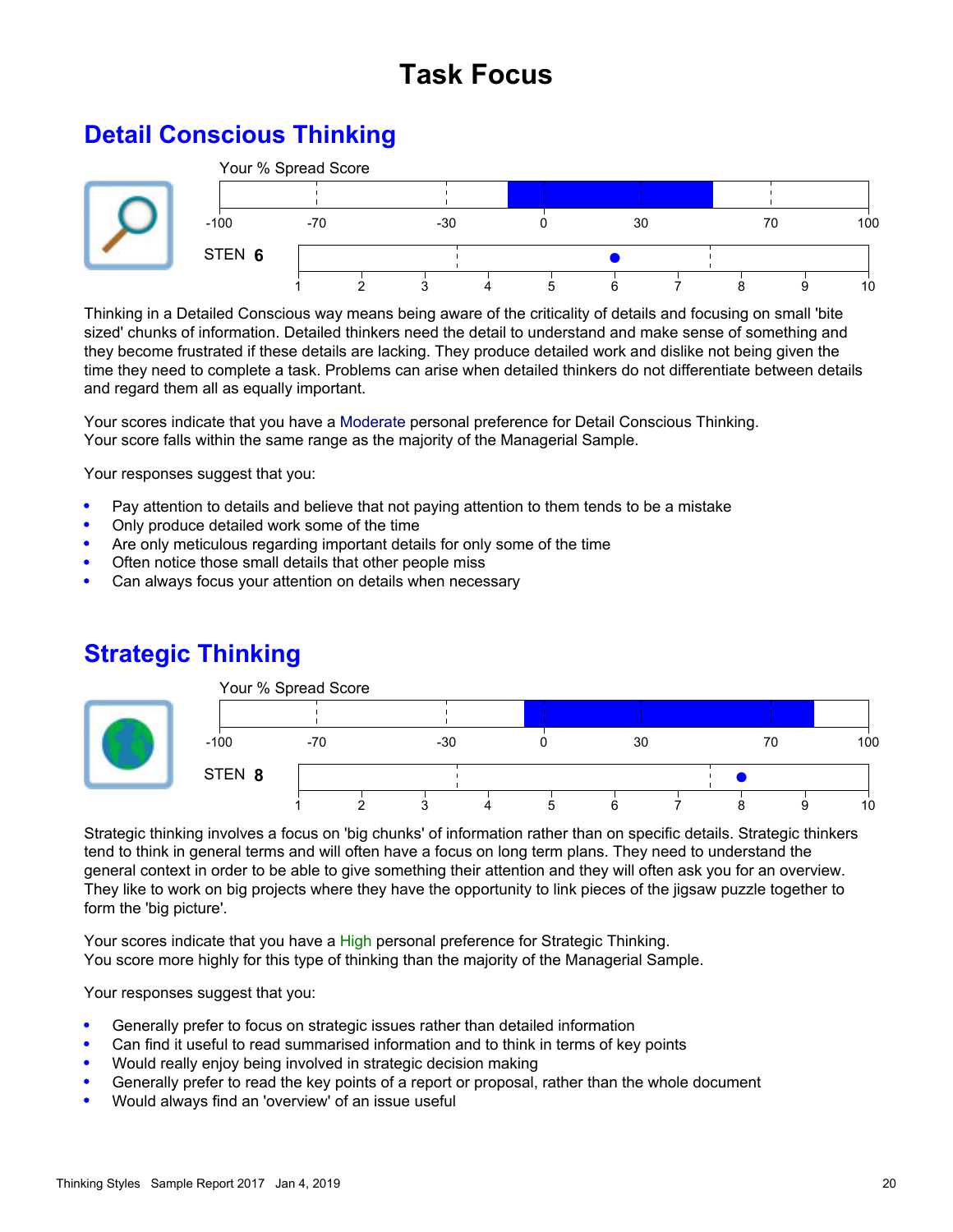## **Creative Thinking**



**We are all creative. This type of thinking, although it is labeled as being 'creative', involves only the following thinking strategies and behaviours. If you have a low score for these it does not mean that you are not creative in general, it just means that you do not tend to do what we have described. Highly Creative thinkers can appear chaotic in their processing and their work space is often untidy. They naturally multi-task as a preferred way of working and may struggle to meet deadlines, particularly as they are so easily distracted. Creative thinking involves the ability to make connections and recognise patterns.**

**Your scores indicate that you have a High personal preference for Creative Thinking. You score more highly for this type of thinking than the majority of the Managerial Sample.**

**Your responses suggest that you:**

- **Have a natural tendency to multi task at work**
- **Score so highly for 'Creative' thinking that some of your more sequentially thinking colleagues can find you difficult to work with as your natural working styles are so different**
- **May often find yourself working in self-created clutter, even though ultimately this can be distracting for**  $\bullet$ **you**
- **Can sometimes find it difficult to meet deadlines and be working on tasks 'right up to the last minute'**
- **Will always prefer to work on tasks where you can be creative**



### **Logical Thinking**

**Structure and order are important to Logical thinkers. They prefer to focus on one task at a time and think in a linear and sequential fashion, working through a task from its beginning to its end. Logical thinkers tend to be good at conventional time management and can always be relied on to meet their deadlines. They are not easily distracted, however they do dislike working in an untidy, cluttered environment.**

**Your scores indicate that you have a Low personal preference for Logical Thinking. Your score is lower for this type of thinking than the majority of the Managerial Sample.**

- **Don't tend to think sequentially**
- **Don't find that having a structured order to your working day is particularly important**
- **Sometimes work systematically through a task from beginning to end**
- **May dislike having to concentrate specifically on only one thing at a time**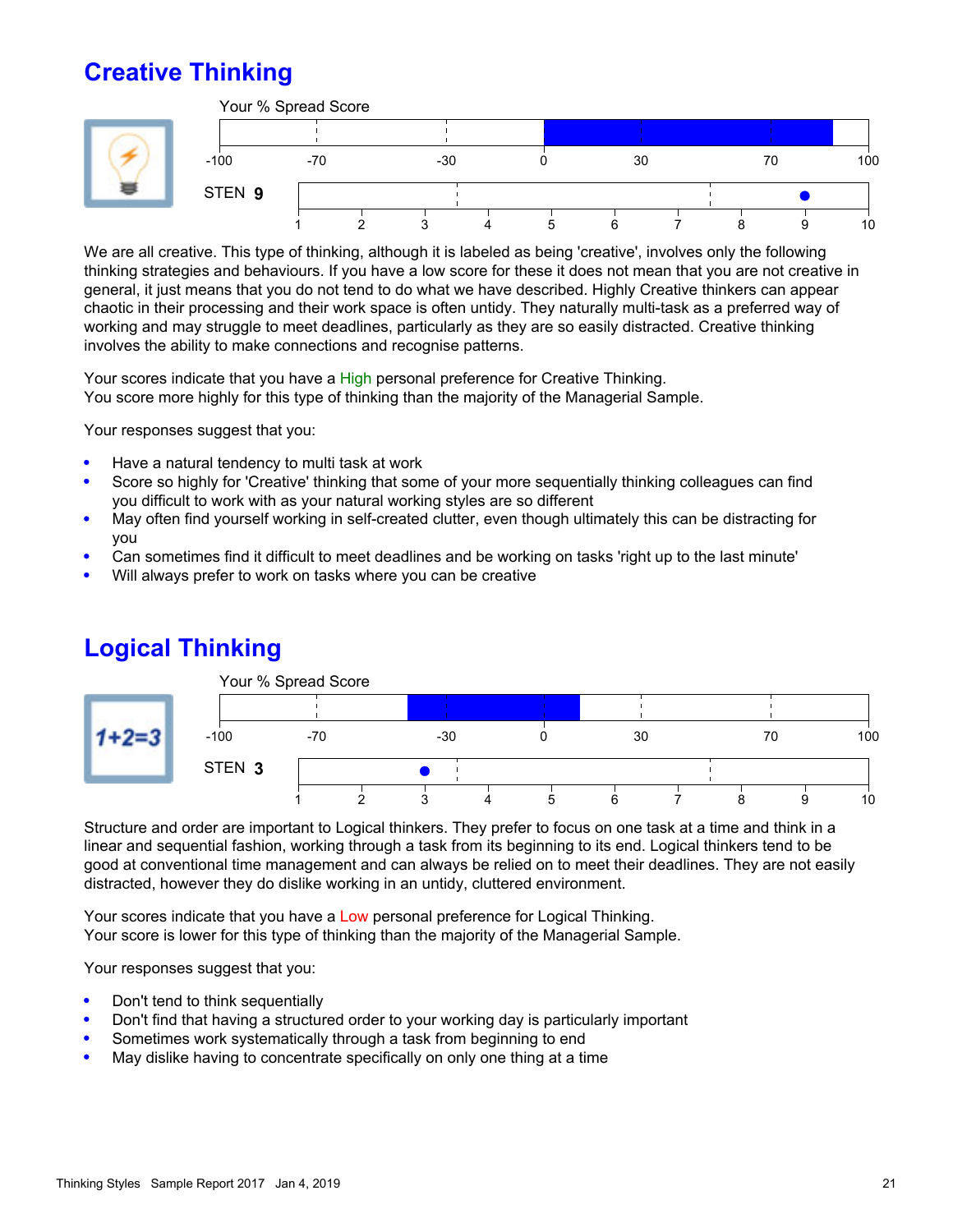## **Options Thinking**



**Options thinking involves seeking alternative ways of doing things and thinking in terms of opportunities and possibilities. The Options thinker is motivated by being able to choose and dislikes only being given one option as they therefore have no choice. In fact, if you do not give them a choice they will automatically generate another alternative, thereby giving themselves more choice. Sometimes the Options thinker can become overwhelmed by the options they have available to them and become paralysed into inaction.**

**Your scores indicate that you have a High personal preference for Options Thinking. You score more highly for this type of thinking than the majority of the Managerial Sample.**

**Your responses suggest that you:**

- **Usually prefer to have a choice in both what you do at work and how you do it**
- **Can generate so many different options that you may sometimes have difficulty choosing which option to**  $\epsilon$ **take**
- **Believe that there are always alternative ways of doing something**
- **Will often generate a number of possible options when problem solving**
- **Feel that opportunity and possibility are very important to you**

#### **Procedural Thinking**



**Procedural thinking acknowledges that procedures are important at work and that there is a need for a clearly defined framework to ensure that things are done correctly and that rules are followed. The Procedural thinker looks for a recognisable procedure and once found will follow it, being highly motivated to complete it. Procedural thinkers may feel lost if they don't have established rules to follow as they like to know that they are doing something the correct way.**

**Your scores indicate that you have a Moderate personal preference for Procedural Thinking. Your score falls within the same range as the majority of the Managerial Sample.**

- **Will follow established procedures at work, as they make your job easier to do**
- **Recognise that, on occasion, some procedures are important**
- **Don't find that procedures are an important part of your working life and you would probably prefer to**  $\bullet$ **ignore them if you could**
- **Can recognise that there is sometimes a need for bureaucracy and 'red tape'**
- **Are likely to follow an established procedure at work**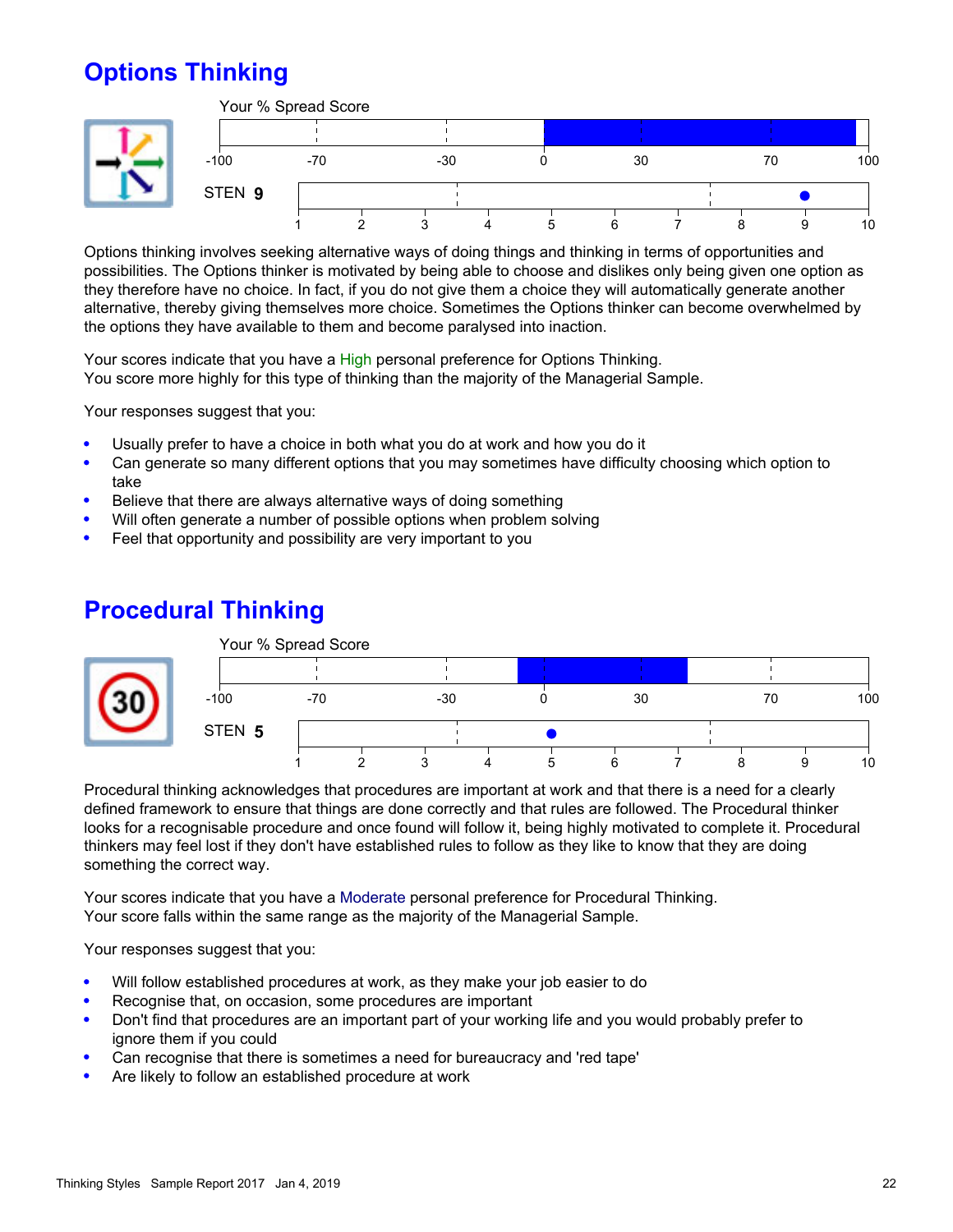### **Towards Thinking**





**Towards thinking is distinguished by a positive approach. A 'positive mental attitude' even in the face of adversity is one of the defining characteristics of this type of thinking. Another is the focus that Towards thinkers have on achieving their goals and targets. They are always able to maintain their attention on their objectives and can always tell you what it is they want to achieve. However, Towards thinkers may gloss over or dismiss potential difficulties or obstacles.**

**Your scores indicate that you have a High personal preference for Towards Thinking. Your score falls within the same range as the majority of the Managerial Sample.**

**Your responses suggest that you:**

- **Have such a positive attitude that you may sometimes ignore or underplay potential problems and**  $\bullet$ **obstacles**
- **Describe yourself as being generally positive at work**
- **Tend to find having goals and targets useful**
- **Tend to focus on why things will work rather than on why they won't**
- **Only manage to remain positive in the face of adversity some of the time**

#### **Trouble Shooting Thinking**



**Trouble Shooting Thinking involves the identification of problems and potential problems that need to be avoided. The Trouble Shooter thinks in terms of risk management, focusing on what could go wrong in the future and on preventing the re-occurrence of previous problems. They excel at making contingency plans. They tend to dislike risk-taking and often excel in a crisis situation. However, the Trouble Shooter can sometimes create problems to solve and fires to fight.**

**Your scores indicate that you have a Moderate personal preference for Trouble Shooting Thinking. You score more highly for this type of thinking than the majority of the Managerial Sample.**

- **Are good at identifying both problems and potential problems at work**
- **May sometimes be regarded as having a rather 'negative' attitude by your colleagues**
- **Have a natural tendency to think in terms of contingency planning**
- **Could become concerned if you are likely to miss a deadline**
- **Are not too concerned about always taking the safest course of action**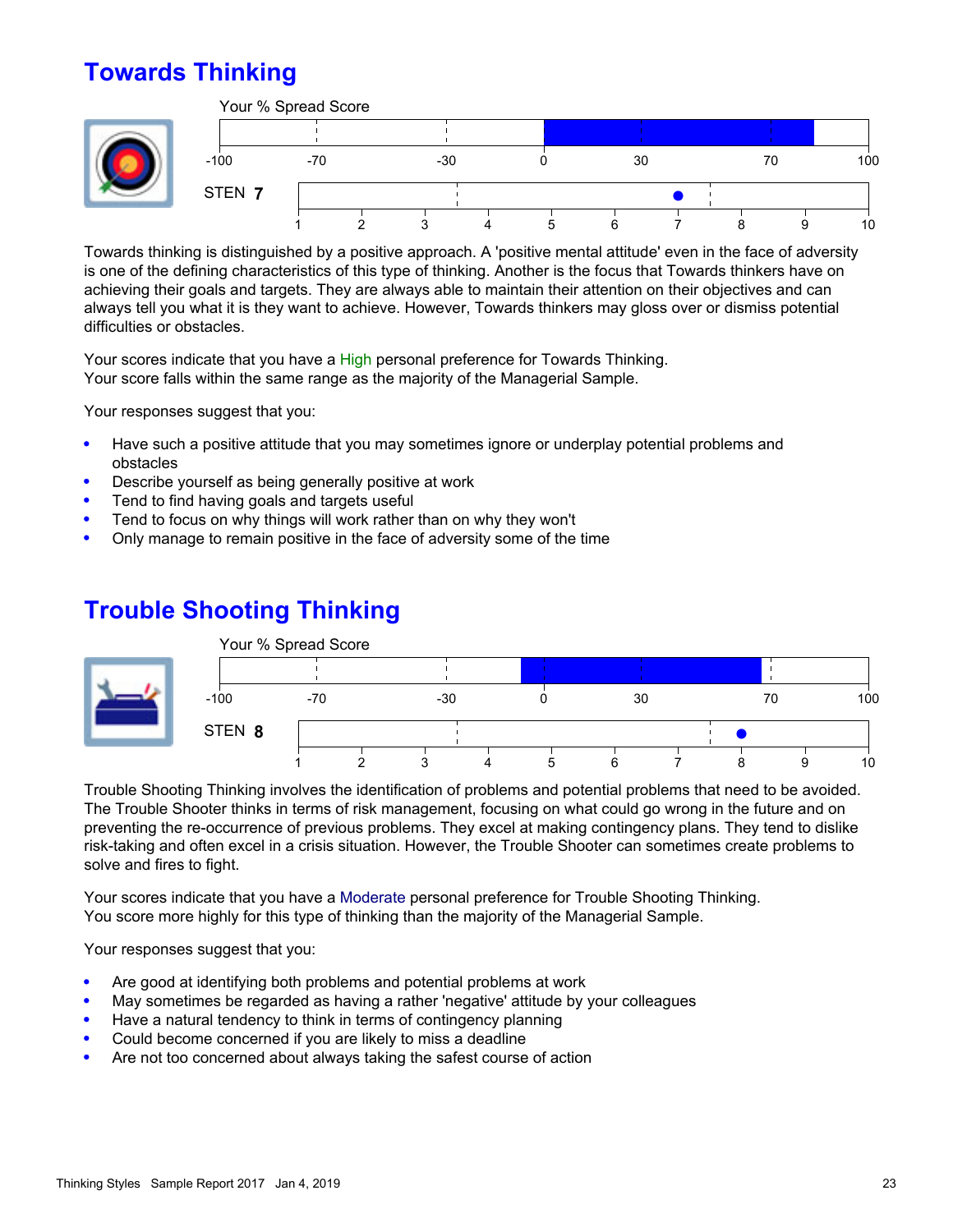## **Proactive Thinking**



**The characteristic of Proactive thinking is its focus on initiating or taking action. Highly Proactive thinkers just want to 'get on with it' and to be in the driving seat, pushing things through and implementing actions sooner rather than later. The speed of decision making is important to the Proactive thinker as they dislike waiting. The Proactive Thinker can sometimes be rash and impulsive and may not consider the consequences or implications of the things that they do.**

**Your scores indicate that you have a Moderate personal preference for Proactive Thinking. Your score falls within the same range as the majority of the Managerial Sample.**

**Your responses suggest that you:**

- **Are very likely to initiate action at work**
- **Are quite likely to take a proactive approach**
- **Sometimes like being involved in new, fast moving projects**
- **Consider yourself to be quite proactive**

#### **Reactive Thinking**



**Reactive thinkers rarely take action without carrying out the appropriate analysis and planning. They dislike taking any action until they feel that they have all of the relevant information they need and that the time is right, which also means that they sometimes feel pushed into taking action too soon. They respond to situations rather than creating the circumstances of change and often need additional time to reflect on future decisions. Moreover, they often want to double check decisions before progressing them.**

**Your scores indicate that you Dislike some elements of Reactive Thinking. Your score is lower for this type of thinking than the majority of the Managerial Sample.**

- **Tend to take action without much analysis and planning**
- **Will sometimes take action before considering all the relevant information in depth**
- **Don't always consider the consequences and implications of your actions**
- **Are sometimes forced into taking action too quickly at work**
- **Dislike having to take a reactive approach at work**  $\bullet$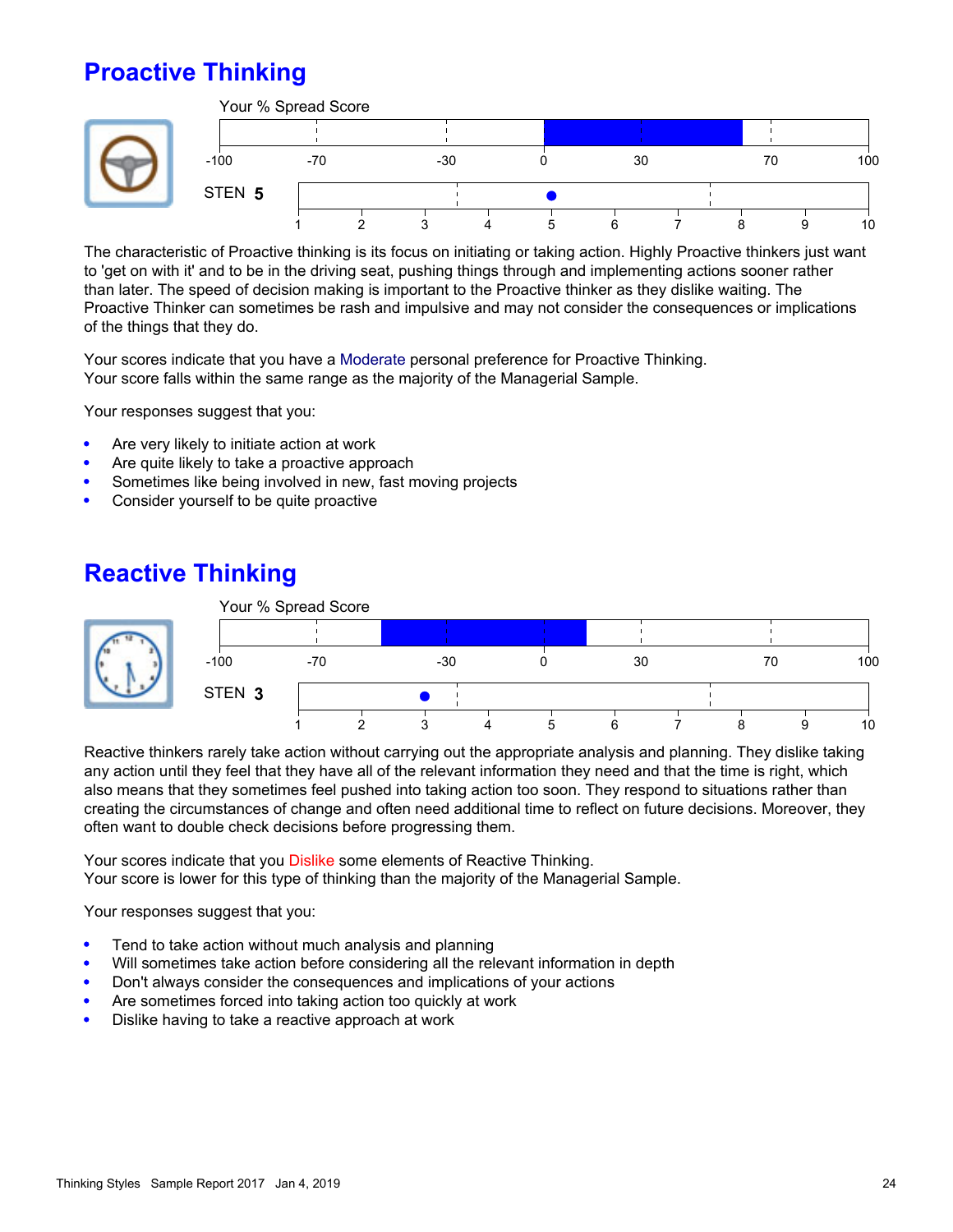## **Simplicity Thinking**



**The Simplicity Thinker is motivated to simplify everything. Because they prefer things to be easy they may avoid doing or learning something if they perceive that it's not going to be easy or that it may be difficult. The Simplicity thinker will always try to keep things easy to manage if they possibly can. This means that they will often underestimate the complexity of a task or an issue, which can lead to problems for them later on.**

**Your scores indicate that you have a Moderate personal preference for Simplicity Thinking. You score more highly for this type of thinking than the majority of the Managerial Sample.**

**Your responses suggest that you:**

- **Prefer to 'keep things simple' at work if you possibly can**
- **Are sometimes attracted to the easy way of doing things at work**
- **Will sometimes become bored if tasks at work are too easy**
- **Like to make things easy to manage if possible**
- **Sometimes perceive things as being easy rather than difficult**

#### **Complexity Thinking**



**Complexity thinking involves linking issues together and considering the implications of complex interactions over time. The Complexity Thinker is motivated by challenge, often being attracted to work that is considered too difficult or complicated by others. They can become frustrated if they are given projects or tasks which are 'too easy'. Complexity thinkers can sometimes 'over-complicate' issues making them difficult unnecessarily, although they are unlikely to do this deliberately.**

**Your scores indicate that you have a Low personal preference for Complexity Thinking. Your score is lower for this type of thinking than the majority of the Managerial Sample.**

- **Sometimes like becoming involved in complex issues at work and sometimes would prefer to avoid them**
- **Can find projects at work more interesting if they have a degree of complexity**
- **Find complexity motivating only in certain circumstances**
- **Tend to dislike tasks that are too complicated**
- **Only enjoy complexity within certain tasks at work, not all of the time**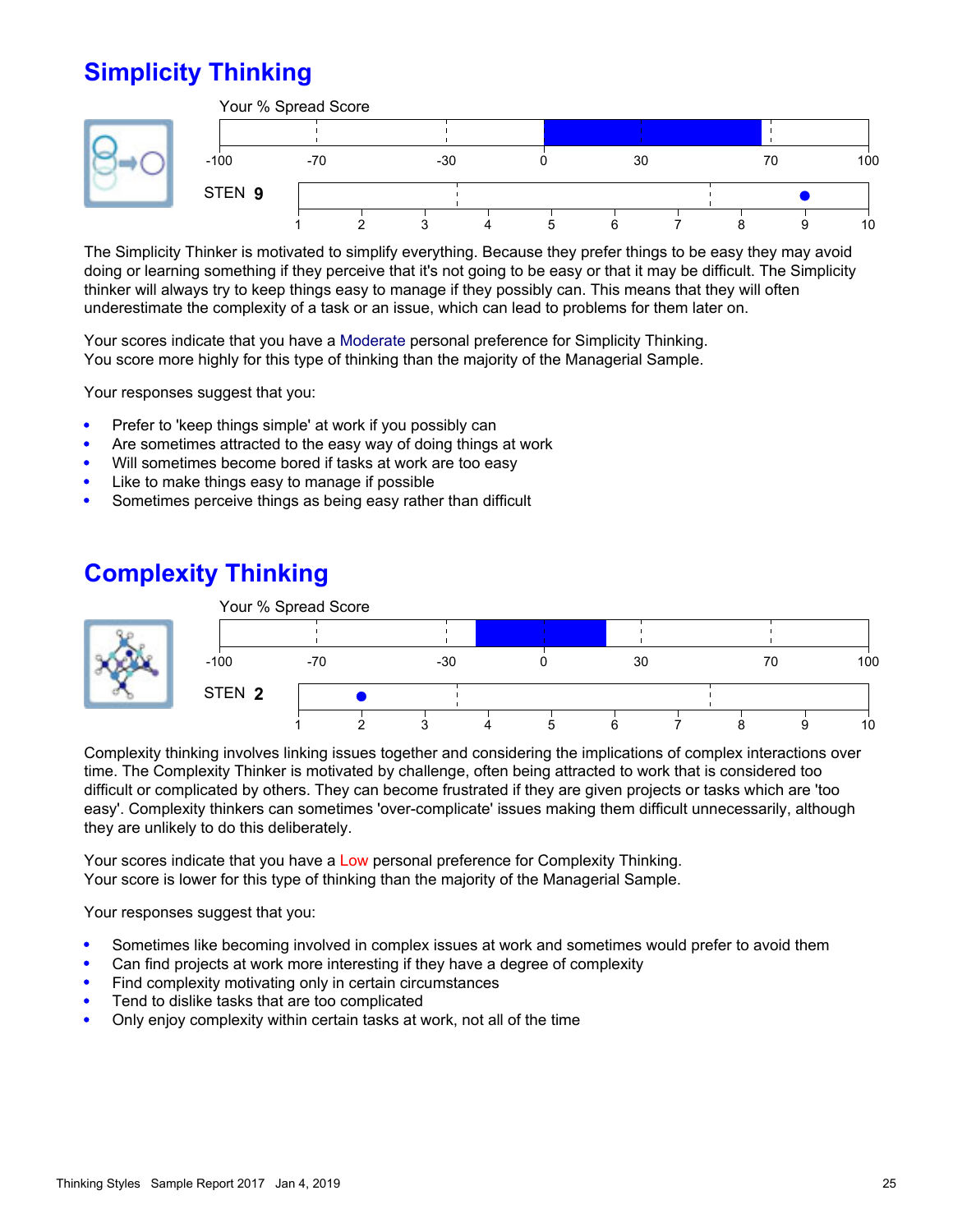## **Sameness Thinking**



**Sameness thinkers prefer tasks which are familiar, finding this familiarity comforting. They like to focus on those things which have been proven over time and are unchanged. Stability is very important to Sameness thinkers which means that they can sometimes have a low tolerance for change preferring any changes to be introduced gradually. They value continuity and have a tendency to focus on the traditional. When comparing two situations they will notice similarity, where something is like something else or is the same.**

**Your scores indicate that you have a Low personal preference for Sameness Thinking. Your score falls within the same range as the majority of the Managerial Sample.**

**Your responses suggest that you:**

- **At times prefer familiar tasks to frequently changing ones**
- **On occasion, find change threatening**
- **Don't like your working days to be too similar**
- **Can become bored by familiar tasks if they are mundane**
- **May become bored in a very stable environment**

#### **Differences Thinking**



**Seeking difference and noticing what is different are characteristics of Difference thinking. The Differences thinker likes being at the forefront of change and has a naturally high tolerance for it, even for what some people would consider to be quite radical change. They are stimulated and motivated by variety, becoming quickly bored with routine and familiar tasks. At work or in life in general they often like to 'make a difference' in some way. Although they like to be different, they do not always want to be noticed.**

**Your scores indicate that you have a High personal preference for Differences Thinking. Your score falls within the same range as the majority of the Managerial Sample.**

- **Need a degree of variety in your job role at work**
- **Like every day to be different in some way**
- **Are motivated to 'make a difference' at work if you can**
- **Sometimes find periods of radical change at work exciting and stimulating**
- **Are attracted to ideas that are different**